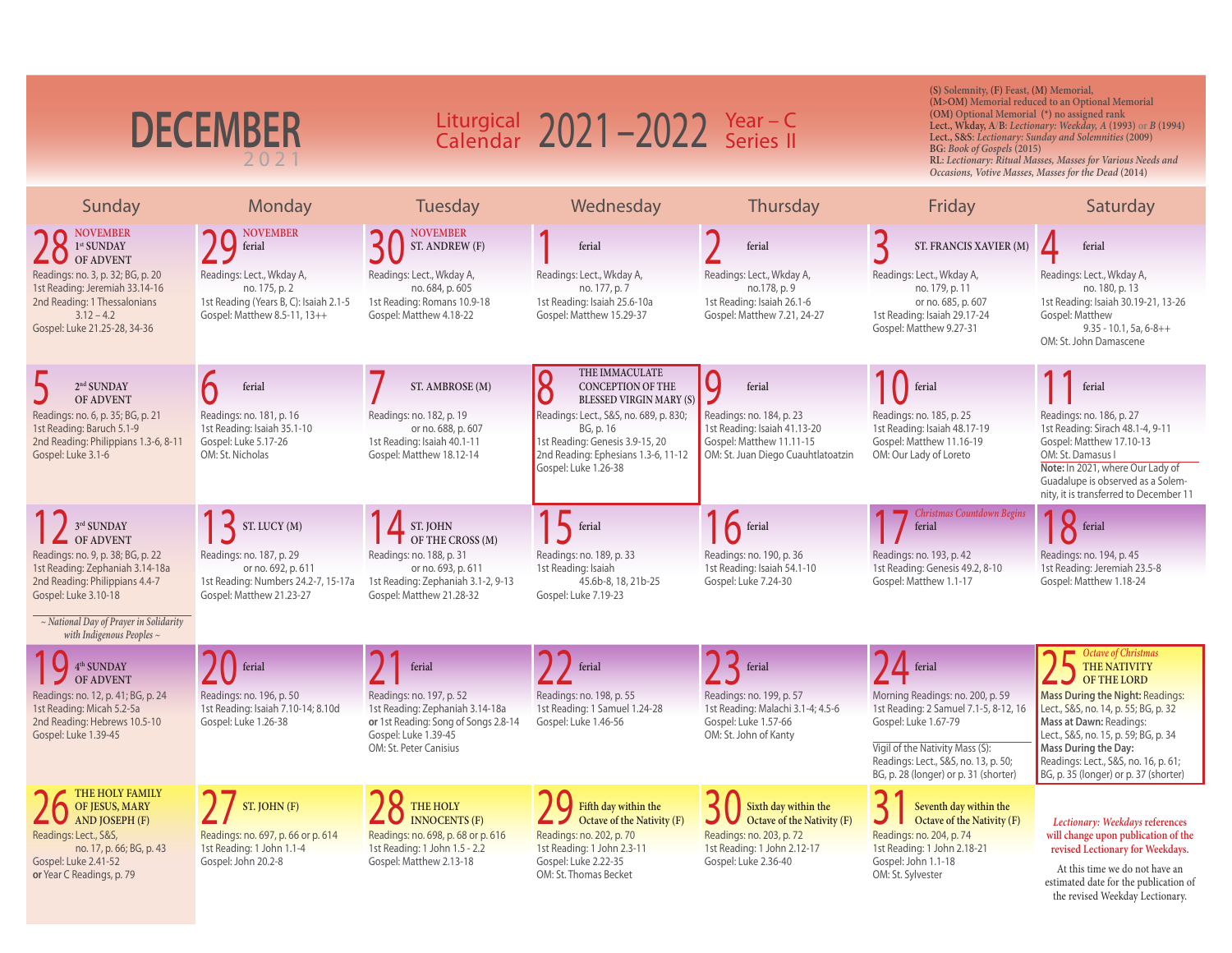| <b>JANUARY</b>                                                                                                                                                                                                                           |                                                                                                                                 | Liturgical $2021 - 2022$ Year - C<br>Calendar $2021 - 2022$ Series II                                                                    |                                                                                                                                                        |                                                                                                                                 | (S) Solemnity, (F) Feast, (M) Memorial,<br>(M>OM) Memorial reduced to an Optional Memorial<br>(OM) Optional Memorial (*) no assigned rank<br>Lect., Wkday, A/B: Lectionary: Weekday, A (1993) or B (1994)<br>Lect., S&S: Lectionary: Sunday and Solemnities (2009)<br>BG: Book of Gospels (2015)<br>RL: Lectionary: Ritual Masses, Masses for Various Needs and<br>Occasions, Votive Masses, Masses for the Dead (2014) |                                                                                                                                                                                                                                                                                                                                                    |
|------------------------------------------------------------------------------------------------------------------------------------------------------------------------------------------------------------------------------------------|---------------------------------------------------------------------------------------------------------------------------------|------------------------------------------------------------------------------------------------------------------------------------------|--------------------------------------------------------------------------------------------------------------------------------------------------------|---------------------------------------------------------------------------------------------------------------------------------|-------------------------------------------------------------------------------------------------------------------------------------------------------------------------------------------------------------------------------------------------------------------------------------------------------------------------------------------------------------------------------------------------------------------------|----------------------------------------------------------------------------------------------------------------------------------------------------------------------------------------------------------------------------------------------------------------------------------------------------------------------------------------------------|
| Sunday                                                                                                                                                                                                                                   | Monday                                                                                                                          | Tuesday                                                                                                                                  | Wednesday                                                                                                                                              | Thursday                                                                                                                        | Friday                                                                                                                                                                                                                                                                                                                                                                                                                  | Saturday                                                                                                                                                                                                                                                                                                                                           |
| Lectionary: Weekdays references will change upon<br>publication of the revised Lectionary for Weekdays.<br>At this time we do not have an estimated date for the<br>publication of the revised Weekday Lectionary.                       |                                                                                                                                 |                                                                                                                                          |                                                                                                                                                        |                                                                                                                                 |                                                                                                                                                                                                                                                                                                                                                                                                                         | <b>Octave of Christmas Ends</b><br>THE SOLEMNITY OF MARY,<br>THE HOLY MOTHER OF GOD<br>Readings: Lect., S&S, no. 18, p. 83; BG, p. 45<br>1st Reading: Numbers 6.22-27<br>2nd Reading: Galatians 4.4-7<br>Gospel: Luke 2.16-21<br>Vigil of the Epiphany, Mass: p. 176<br>Readings: as on the Day, no. 20, p. 91<br>$\sim$ World Day of Peace $\sim$ |
| <b>Season of Christmas Begins</b><br><b>EPIPHANY</b>                                                                                                                                                                                     | ferial                                                                                                                          | ferial                                                                                                                                   | ferial                                                                                                                                                 | ferial                                                                                                                          | ST. ANDRÉ<br><b>BESSETTE</b> (M)                                                                                                                                                                                                                                                                                                                                                                                        | Q<br>ferial                                                                                                                                                                                                                                                                                                                                        |
| OF THE LORD<br>Readings: no. 20, p. 91; BG, p. 48<br>1st Reading: Isaiah 60.1-6<br>2nd Reading: Ephesians 3.2-3a, 5-6<br>Gospel: Matthew 2.1-12                                                                                          | Readings: no. 212, p. 91<br>1st Reading: 1 John 3.22 - 4.6<br>Gospel: Matthew 4.12-17, 23-25<br>OM: The Most Holy Name of Jesus | Readings: no. 213, p. 93<br>1st Reading: 1 John 4.7-10<br>Gospel: Mark 6.34-44                                                           | Readings: no. 214, p. 95<br>1st Reading: 1 John 4.11-18<br>Gospel: Mark 6.45-52                                                                        | Readings: no. 215, p. 97<br>1st Reading: 1 John 4.19 - 5.4<br>Gospel: Luke 4.14-22a                                             | Readings: no. 216, p. 100<br>or no. 510B, p. 622;<br>BG, p. 286<br>1st Reading:1 John 5.5-13<br>Gospel: Luke 5.12-16                                                                                                                                                                                                                                                                                                    | Readings: no. 217, p. 102<br>1st Reading: 1 John 5.14-21<br>Gospel: John 3.22-30<br>OM: St. Raymond of Penyafort                                                                                                                                                                                                                                   |
| <b>Season of Christmas Ends</b><br><b>BAPTISM OF</b>                                                                                                                                                                                     | <b>Ordinary Time Begins</b><br>ferial                                                                                           | ferial                                                                                                                                   | ST. MARGUERITE                                                                                                                                         | $13$ ferial                                                                                                                     | $\sum$ ferial                                                                                                                                                                                                                                                                                                                                                                                                           | $15$ ferial                                                                                                                                                                                                                                                                                                                                        |
| THE LORD (F)<br>Readings: no. 21, p. 95; BG, p. 52<br>1st Reading: Isaiah 42.1-4, 6-7<br>2nd Reading: Acts 10.34-38<br>Gospel: Luke 3.15-16, 21-22<br>or Year C Readings, p. 104                                                         | Readings: Series II; no. 305, p. 240<br>1st Reading: 1 Samuel 1.1-8<br>Gospel: Mark 1.14-20                                     | Readings: no. 306, p. 242<br>1st Reading: 1 Samuel 1.9-20<br>Gospel: Mark 1.21-28                                                        | <b>BOURGEOYS</b> (M)<br>Readings: no. 307, p. 245<br>or no. 511A, p. 622;<br>BG, p. 243<br>1st Reading: 1 Samuel 3.1-10, 19-20<br>Gospel: Mark 1.29-39 | Readings: no. 308, p. 247<br>1st Reading: 1 Samuel 4.1c-11<br>Gospel: Mark 1.40-45<br>OM: St. Hilary                            | Readings: no. 309, p. 250<br>1st Reading: 1 Samuel 8.4-7, 10-22a<br>Gospel: Mark 2.1-12                                                                                                                                                                                                                                                                                                                                 | Readings: no. 310, p. 252<br>1st Reading: 1 Samuel<br>9.1-4, 17-19; 10.1a<br>Gospel: Mark 2.13-17<br>OM: Our Lady's Saturday                                                                                                                                                                                                                       |
| <sup>2<sup>nd</sup> SUNDAY IME IN ORDINARY TIME</sup>                                                                                                                                                                                    | ST. ANTHONY (M)                                                                                                                 | $8$ ferial                                                                                                                               | ferial                                                                                                                                                 | ferial                                                                                                                          | ST. AGNES (M)                                                                                                                                                                                                                                                                                                                                                                                                           | ferial                                                                                                                                                                                                                                                                                                                                             |
| Readings: no. 66, p. 654; BG, p. 370<br>1st Reading: Isaiah 62.1-5<br>2nd Reading: 1 Corinthians 12.4-11<br>Gospel: John 2.1-12                                                                                                          | Readings: no. 311, p. 255<br>or no. 513, p. 626<br>1st Reading: 1 Samuel 15.16-23<br>Gospel: Mark 2.18-22                       | Readings: no. 312, p. 257<br>1st Reading: 1 Samuel 16.1-13<br>Gospel: Mark 2.23-28                                                       | Readings: no. 313, p. 260<br>1st Reading: 1 Samuel<br>17.32-33, 37, 40-51<br>Gospel: Mark 3.1-6                                                        | Readings: no. 314, p. 263<br>1st Reading: 1 Samuel 18.6-9; 19.1-7<br>Gospel: Mark 3.7-12<br>OM: St. Fabian<br>OM: St. Sebastian | Readings: no. 315, p. 265<br>or no. 516, p. 628<br>1st Reading: 1 Samuel 24.2-21<br>Gospel: Mark 3.13-19                                                                                                                                                                                                                                                                                                                | Readings: no. 316, p. 268<br>1st Reading: 2 Samuel<br>1.1-4, 11-12, 19, 23-27<br>Gospel: Mark 3.20-21<br>OM: St. Vincent<br>OM: Our Lady's Saturday                                                                                                                                                                                                |
| 3rd SUNDAY                                                                                                                                                                                                                               | <b>ST. FRANCIS</b>                                                                                                              | $\sim$ Prayer for Christian Unity $\sim$<br>THE CONVERSION<br>OF ST. PAUL,                                                               | $\sim$ Prayer for Christian Unity $\sim$<br>ST. TIMOTHY                                                                                                | $\sim$ Prayer for Christian Unity $\sim$<br>ferial                                                                              | $\sim$ Prayer for Christian Unity $\sim$<br>ST. THOMAS                                                                                                                                                                                                                                                                                                                                                                  | $\sim$ Prayer for Christian Unity $\sim$<br>ferial                                                                                                                                                                                                                                                                                                 |
| IN ORDINARY TIME                                                                                                                                                                                                                         | $\blacksquare$ DE SALES (M)                                                                                                     | THE APOSTLE (F)                                                                                                                          | and ST. TITUS (M)                                                                                                                                      |                                                                                                                                 | AQUINAS (M)                                                                                                                                                                                                                                                                                                                                                                                                             |                                                                                                                                                                                                                                                                                                                                                    |
| Readings: no. 69, p. 657; BG, p. 372<br>1st Reading: Nehemiah 8.2-4a, 5-6, 8-10++<br>2nd Reading: 1 Corinthians 12.12-30<br>(longer) or 12.12-14, 27 (shorter)<br>Gospel: Luke 1.1-4; 4.14-21<br>$\sim$ Sunday of the Word of God $\sim$ | Readings: no. 317, p. 271<br>or no. 518, p. 628<br>1st Reading: 2 Samuel 5.1-7, 10<br>Gospel: Mark 3.22-30                      | Readings: no. 519, p. 628;<br>BG, p. 244 (vs 15-18)<br>1st Reading: Acts 22.3-16<br>or 1st Reading: Acts 9.1-22<br>Gospel: Mark 16.15-18 | Readings: no. 520, p. 632<br>1st Reading: 2 Timothy 1.1-8<br>or 1st Reading: Titus 1.1-5<br>Gospel: no. 724(8), p. 812:<br>Luke 10.1-9                 | Readings: no. 320, p. 278<br>1st Reading: 2 Samuel 7.18-19, 24-29<br>Gospel: Mark 4.21-25<br>OM: St. Angela Merici              | Readings: no. 321, p. 281<br>or no. 522, p. 634<br>1st Reading: 2 Samuel<br>11.1-4a, 5-10a, 13-17<br>Gospel: Mark 4.26-34                                                                                                                                                                                                                                                                                               | Readings: no. 322, p. 284<br>1st Reading: 2 Samuel 12.1-7a, 10-17<br>Gospel: Mark 4.35-41<br>OM: Our Lady's Saturday                                                                                                                                                                                                                               |
| $\sim$ Prayer for Christian Unity $\sim$                                                                                                                                                                                                 | $\sim$ Prayer for Christian Unity $\sim$                                                                                        | $\sim$ Prayer for Christian Unity $\sim$                                                                                                 |                                                                                                                                                        |                                                                                                                                 |                                                                                                                                                                                                                                                                                                                                                                                                                         |                                                                                                                                                                                                                                                                                                                                                    |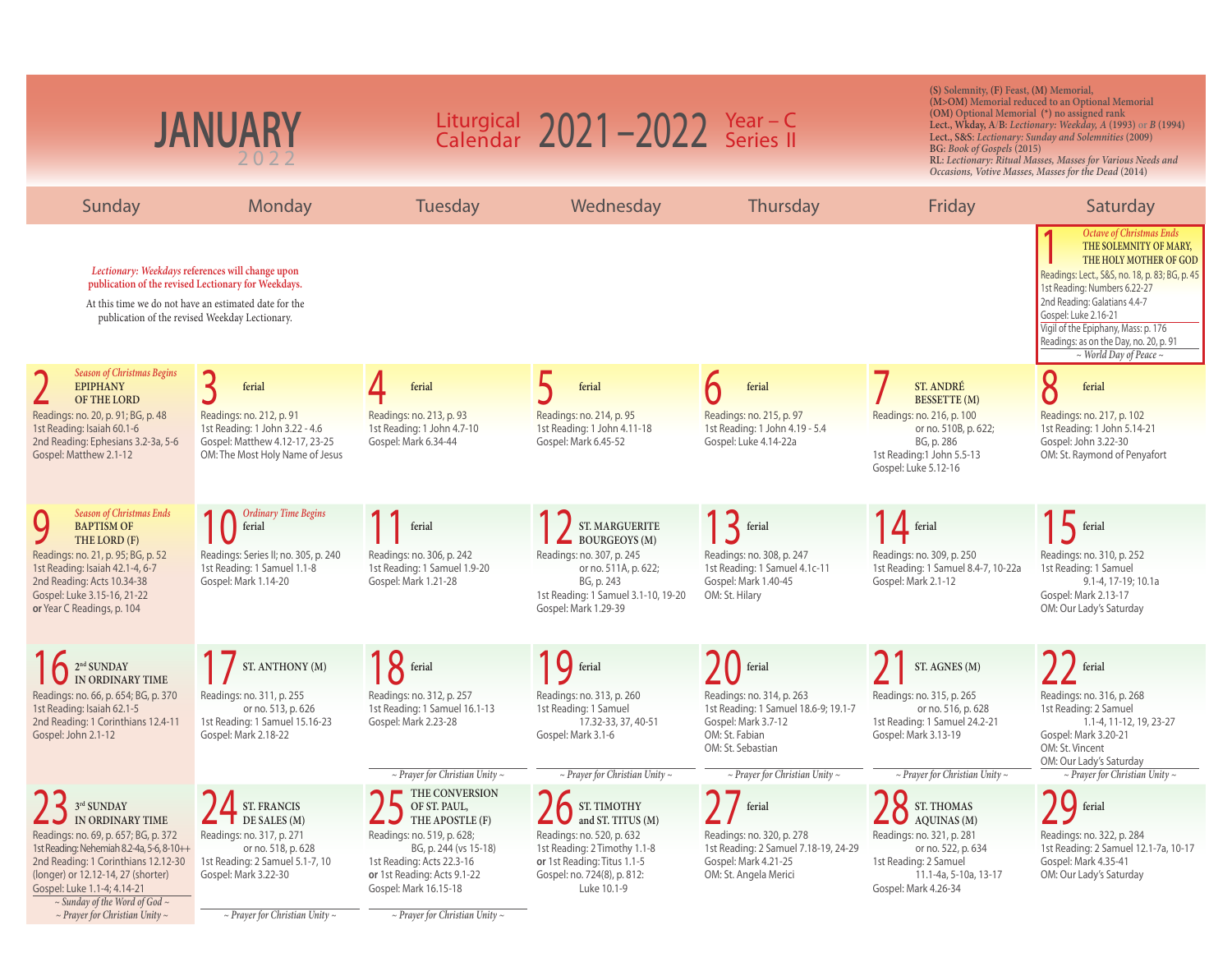|                                                                                                                                                                           | <b>FEBRUARY</b>                                                                                                           |                                                                                                                                                 | Liturgical $2021 - 2022$ Year - C<br>Calendar $2021 - 2022$ Series II                                                                                  |                                                                                                                                      | (S) Solemnity, (F) Feast, (M) Memorial,<br>(OM) Optional Memorial (*) no assigned rank<br>BG: Book of Gospels (2015) | (M>OM) Memorial reduced to an Optional Memorial<br>Lect., Wkday, A/B: Lectionary: Weekday, A (1993) or B (1994)<br>Lect., S&S: Lectionary: Sunday and Solemnities (2009) |
|---------------------------------------------------------------------------------------------------------------------------------------------------------------------------|---------------------------------------------------------------------------------------------------------------------------|-------------------------------------------------------------------------------------------------------------------------------------------------|--------------------------------------------------------------------------------------------------------------------------------------------------------|--------------------------------------------------------------------------------------------------------------------------------------|----------------------------------------------------------------------------------------------------------------------|--------------------------------------------------------------------------------------------------------------------------------------------------------------------------|
|                                                                                                                                                                           |                                                                                                                           |                                                                                                                                                 |                                                                                                                                                        |                                                                                                                                      |                                                                                                                      | RL: Lectionary: Ritual Masses, Masses for Various Needs and<br>Occasions, Votive Masses, Masses for the Dead (2014)                                                      |
| Sunday                                                                                                                                                                    | Monday                                                                                                                    | Tuesday                                                                                                                                         | Wednesday                                                                                                                                              | Thursday                                                                                                                             | Friday                                                                                                               | Saturday                                                                                                                                                                 |
| <b>JANUARY</b><br>$4^{\rm th}$ SUNDAY<br>IN ORDINARY TIME                                                                                                                 | <b>JANUARY</b><br>ST. JOHN BOSCO (M)                                                                                      | ferial                                                                                                                                          | THE PRESENTATION<br>OF THE LORD (F)                                                                                                                    | 3<br>ferial                                                                                                                          | ferial                                                                                                               | ST. AGATHA (M)                                                                                                                                                           |
| Readings: no. 72, p. 662; BG, p. 374<br>1st Reading: Jeremiah 1.4-5, 17-19<br>2nd Reading: 1 Corinthians<br>$12.31 - 13.13$ (or shorter)<br>Gospel: Luke: 4.21-30         | Readings: no. 323, p. 287<br>or no. 523, p. 634<br>1st Reading: 2 Samuel<br>15.13-14, 30: 16.5-13a<br>Gospel: Mark 5.1-20 | Readings: no. 324, p. 290<br>1st Reading: 2 Samuel 18.9-10,<br>14b, 24-26a, 30 - 19.3++<br>Gospel: Mark 5.21-43                                 | Readings: Lect., S&S, no. 524, p. 774;<br>BG, p. 40<br>1st Reading: Malachi 3.1-4<br>or Hebrews 2.10-11, 13b-18++<br>Gospel: Luke 2.22-40 (or shorter) | Readings: no. 326, p. 296<br>1st Reading: 1 Kings 2.1-4, 10-12<br>Gospel: Mark 6.7-13<br>OM: St. Blaise<br>OM: St. Ansgar            | Readings: no. 327, p. 298<br>1st Reading: Sirach 47.2-11<br>Gospel: Mark 6.14-29                                     | Readings: no. 328, p. 300<br>or no. 527, p. 638<br>1st Reading: 1 Kings 3.4-13<br>Gospel: Mark 6.30-34                                                                   |
|                                                                                                                                                                           |                                                                                                                           |                                                                                                                                                 | $\sim$ World Day for Consecrated Life $\sim$                                                                                                           |                                                                                                                                      |                                                                                                                      |                                                                                                                                                                          |
| 5 <sup>th</sup> SUNDAY<br>IN ORDINARY TIME                                                                                                                                | ferial                                                                                                                    | 8<br>ferial                                                                                                                                     | ferial                                                                                                                                                 | ST. SCHOLASTICA (M)                                                                                                                  | ferial                                                                                                               | ferial                                                                                                                                                                   |
| Readings: no. 75, p. 666; BG, p. 376<br>1st Reading: Isaiah: 6.1-2a, 3-8<br>2nd Reading: 1 Corinthians 15.1-11<br>(longer) or 15.3-8, 11 (shorter)<br>Gospel: Luke 5.1-11 | Readings: no. 329, p. 303<br>1st Reading: 1 Kings 8.1-7, 9-13<br>Gospel: Mark 6.53-56                                     | Readings: no. 330, p. 305<br>1st Reading: 1 Kings 8.22-23, 27-30<br>Gospel: Mark 7.1-13<br>OM: St. Jerome Emiliani<br>OM: St. Josephine Bakhita | Readings: no. 331, p. 308<br>1st Reading: 1 Kings 10.1-10<br>Gospel: Mark 7.14-23                                                                      | Readings: no. 332, p. 310<br>or no. 530, p. 639<br>1st Reading: 1 Kings 11.4-13<br>Gospel: Mark 7.24-30                              | Readings: no. 333, p. 312<br>1st Reading: 1 Kings 11.29-32; 12.19<br>Gospel: Mark 7.31-37<br>OM: Our Lady of Lourdes | Readings: no. 334, p. 314<br>1st Reading: 1 Kings<br>12.26-32; 13.33-34<br>Gospel: Mark 8.1-10<br>OM: Our Lady's Saturday                                                |
|                                                                                                                                                                           |                                                                                                                           |                                                                                                                                                 |                                                                                                                                                        |                                                                                                                                      | $\sim$ World Day of the Sick $\sim$                                                                                  |                                                                                                                                                                          |
| $6th$ SUNDAY<br>IN ORDINARY TIME                                                                                                                                          | ST. CYRIL and<br>$\blacksquare$ ST. METHODIUS (M)                                                                         | <b>A</b> ferial                                                                                                                                 | $16$ ferial                                                                                                                                            | $\int$ ferial                                                                                                                        | $\mathsf{R}$ ferial                                                                                                  | <b>Q</b> ferial                                                                                                                                                          |
| Readings: no. 78, p. 670; BG, p. 378<br>1st Reading: Jeremiah 17.5-8<br>2nd Reading: 1 Corinthians<br>15.12, 16-20<br>Gospel: Luke 6.17, 20-26                            | Readings: no. 335, p. 317<br>or no. 532, p. 641<br>1st Reading: James 1.1-11<br>Gospel: Mark 8.11-13                      | Readings: no. 336, p. 319<br>1st Reading: James 1.12-18<br>Gospel: Mark 8.14-21                                                                 | Readings: no. 337, p. 321<br>1st Reading: James 1.19-27<br>Gospel: Mark 8.22-26                                                                        | Readings: no. 338, p. 323<br>1st Reading: James 2.1-9<br>Gospel: Mark 8.27-33<br>OM: The Seven Holy Founders<br>of the Servite Order | Readings: no. 339, p. 325<br>1st Reading: James 2.14-24, 26<br>Gospel: Mark 8.34-38 - 9.1                            | Readings: no. 340, p. 327<br>1st Reading: James 3.1-10<br>Gospel: Mark 9.2-13<br>OM: Our Lady's Saturday                                                                 |
| $7^{\rm th}$ SUNDAY<br>IN ORDINARY TIME                                                                                                                                   | ferial                                                                                                                    | THE CHAIR OF<br><b>ST. PETER</b><br>THE APOSTLE (F)                                                                                             | ST. POLYCARP (M)                                                                                                                                       | <sup>1</sup> ferial                                                                                                                  | $\sum$ ferial                                                                                                        | $\int$ ferial                                                                                                                                                            |
| Readings: no. 81, p. 673; BG, p. 379<br>1st Reading: 1 Samuel<br>26.2, 7-9, 12-13, 22-25++<br>2nd Reading: 1 Corinthians 15.45-49<br>Gospel: Luke 6.27-38                 | Readings: no. 341, p. 330<br>1st Reading: James 3.13-18<br>Gospel: Mark 9.14-29<br>OM: St. Peter Damian                   | Readings: no. 535, p. 643<br>BG, p. 437<br>1st Reading: 1 Peter 5.1-4<br>Gospel: Matthew 16.13-19                                               | Readings: no. 343, p. 335<br>or no. 536, p. 645<br>1st Reading: James 4.13-17<br>Gospel: Mark 9.38-40                                                  | Readings: no. 344, p. 336<br>1st Reading: James 5.1-6<br>Gospel: Mark 9.41-50                                                        | Readings: no. 345, p. 339<br>1st Reading: James 5.9-12<br>Gospel: Mark 10.1-12                                       | Readings: no. 346, p. 341<br>1st Reading: James 5.13-20<br>Gospel: Mark 10.13-16<br>OM: Our Lady's Saturday                                                              |
| $8^{\rm th}$ SUNDAY                                                                                                                                                       | $28$ ferial                                                                                                               |                                                                                                                                                 |                                                                                                                                                        |                                                                                                                                      |                                                                                                                      |                                                                                                                                                                          |
| IN ORDINARY TIME<br>Readings: no. 84, p. 677; BG, p. 381                                                                                                                  | Readings: no. 347, p. 343                                                                                                 |                                                                                                                                                 |                                                                                                                                                        |                                                                                                                                      |                                                                                                                      | Lectionary: Weekdays references will change upon                                                                                                                         |

2nd Reading: 1 Corinthians 15.54-58 Readings: no. 347, p. 343 1st Reading: 1 Peter 1.3-9 Gospel: Mark 10.17-27

1st Reading: Sirach 27.4-7

Gospel: Luke 6.39-45

*Lectionary: Weekdays* **references will change upon publication of the revised Lectionary for Weekdays.** At this time we do not have an estimated date for the publication of the revised Weekday Lectionary.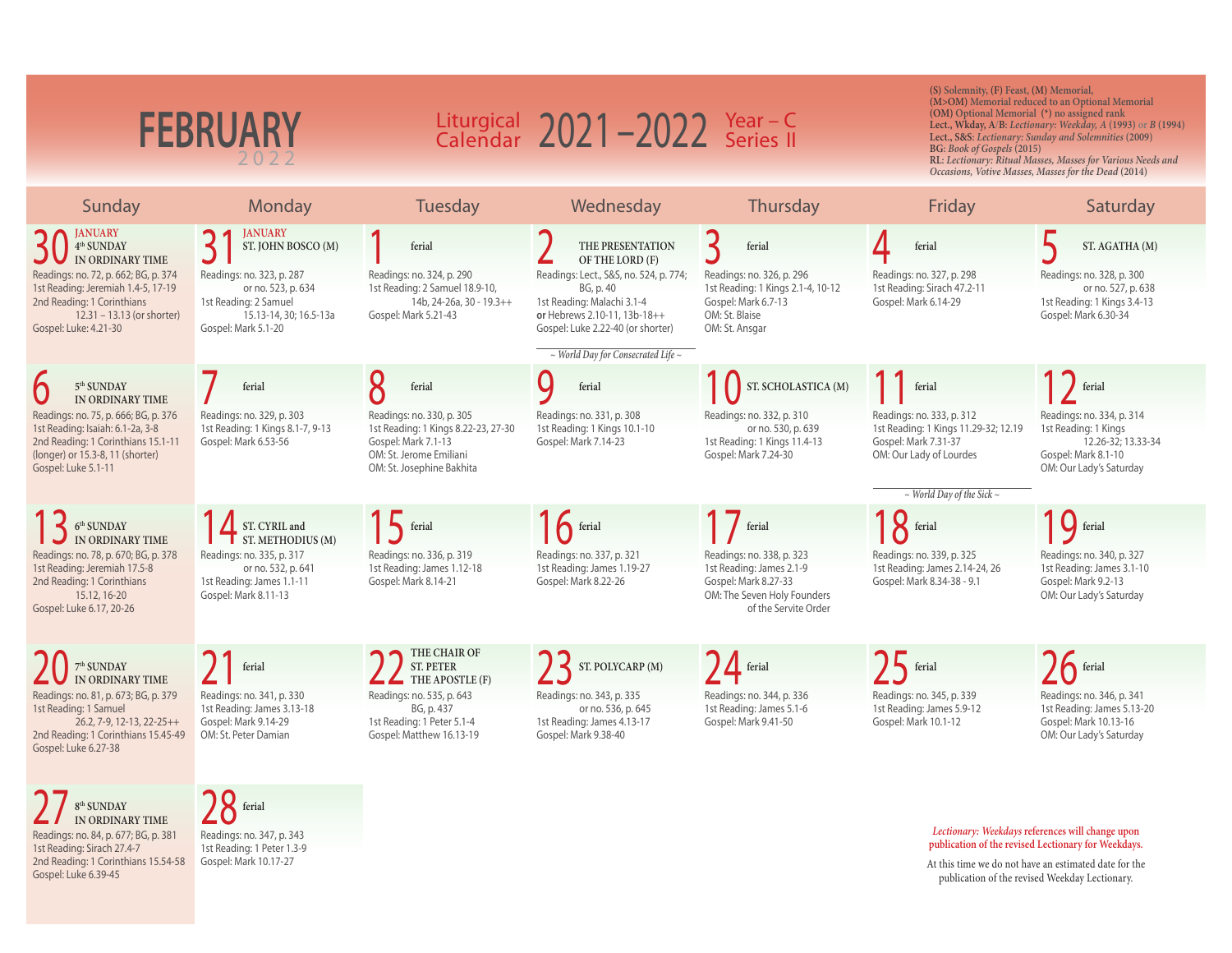| <b>MARCH</b>                                                                                                                                                |                                                                                                                                      | Liturgical 2021-2022 Year-C<br>Calendar 2021-2022 Series II                                                     |                                                                                                                                                                                             |                                                                                                        | (S) Solemnity, (F) Feast, (M) Memorial,<br>(M>OM) Memorial reduced to an Optional Memorial<br>(OM) Optional Memorial (*) no assigned rank<br>Lect., Wkday, A/B: Lectionary: Weekday, A (1993) or B (1994)<br>Lect., S&S: Lectionary: Sunday and Solemnities (2009)<br>BG: Book of Gospels (2015)<br>RL: Lectionary: Ritual Masses, Masses for Various Needs and<br>Occasions, Votive Masses, Masses for the Dead (2014) |                                                                                                                                                                                                                   |  |
|-------------------------------------------------------------------------------------------------------------------------------------------------------------|--------------------------------------------------------------------------------------------------------------------------------------|-----------------------------------------------------------------------------------------------------------------|---------------------------------------------------------------------------------------------------------------------------------------------------------------------------------------------|--------------------------------------------------------------------------------------------------------|-------------------------------------------------------------------------------------------------------------------------------------------------------------------------------------------------------------------------------------------------------------------------------------------------------------------------------------------------------------------------------------------------------------------------|-------------------------------------------------------------------------------------------------------------------------------------------------------------------------------------------------------------------|--|
| Sunday                                                                                                                                                      | Monday                                                                                                                               | Tuesday                                                                                                         | Wednesday                                                                                                                                                                                   | Thursday                                                                                               | Friday                                                                                                                                                                                                                                                                                                                                                                                                                  | Saturday                                                                                                                                                                                                          |  |
|                                                                                                                                                             |                                                                                                                                      | <b>Ordinary Time Ends</b><br>ferial                                                                             | Lent Begins<br>ASH WEDNESDAY                                                                                                                                                                | ferial                                                                                                 | ferial                                                                                                                                                                                                                                                                                                                                                                                                                  | ferial                                                                                                                                                                                                            |  |
|                                                                                                                                                             |                                                                                                                                      | Readings: no. 348, p. 345<br>1st Reading: 1 Peter 1.10-16<br>Gospel: Mark 10.28-31                              | Readings: Lect., S&S, no. 219, p. 112;<br>Lect., Wday A, no. 219,<br>p.374; BG, p. 56<br>1st Reading: Joel 2.12-18<br>2nd Reading: 2 Corinthians 5.20 - 6.2<br>Gospel: Matthew 6.1-6, 16-18 | Readings: no. 220, p. 377<br>1st Reading: Deuteronomy 30.15-20<br>Gospel: Luke 9.22-25                 | Readings: no. 221, p. 379<br>1st Reading: Isaiah 58.1-9a<br>Gospel: Matthew 9.14-15<br>OM: St. Casimir                                                                                                                                                                                                                                                                                                                  | Readings: no. 222, p. 381<br>1st Reading: Isaiah 58.9b-14<br>Gospel: Luke 5.27-32                                                                                                                                 |  |
|                                                                                                                                                             |                                                                                                                                      |                                                                                                                 |                                                                                                                                                                                             |                                                                                                        | $\sim$ World Day of Prayer $\sim$                                                                                                                                                                                                                                                                                                                                                                                       |                                                                                                                                                                                                                   |  |
| $1^{st}$ SUNDAY                                                                                                                                             | ferial                                                                                                                               | O<br>ferial                                                                                                     | ferial                                                                                                                                                                                      |                                                                                                        | ferial                                                                                                                                                                                                                                                                                                                                                                                                                  | ferial                                                                                                                                                                                                            |  |
| <b>OF LENT</b><br>Readings: no. 24, p. 206; BG, p. 144<br>1st Reading: Deuteronomy 26.4-10<br>2nd Reading: Romans 10.8-13<br>Gospel: Luke 4.1-13            | Readings: no. 224, p. 386<br>1st Reading: Leviticus 19.1-2, 11-18<br>Gospel: Matthew 25.31-46<br>M>OM: St. Perpetua and St. Felicity | Readings: no. 225, p. 389<br>1st Reading: Isaiah 55.10-11<br>Gospel: Matthew 6.7-15<br>OM: St. John of God      | Readings: no. 226, p. 391<br>1st Reading: Jonah 3.1-10<br>Gospel: Luke 11.29-32<br>OM: St. Frances of Rome                                                                                  | Readings: no. 227, p. 393<br>1st Reading: Esther 14.1, 3-5, 12-14<br>Gospel: Matthew 7.7-12            | Readings: no. 228, p. 395<br>1st Reading: Ezekiel 18.21-28<br>Gospel: Matthew 5.20-16                                                                                                                                                                                                                                                                                                                                   | Readings: no. 229, p. 397<br>1st Reading: Deuteronomy 26.16-19<br>Gospel: Matthew 5.43-48                                                                                                                         |  |
| $13$ $\frac{2^{nd}$ SUNDAY                                                                                                                                  | $1$ $\Delta$ ferial                                                                                                                  | $15$ ferial                                                                                                     | $16$ ferial                                                                                                                                                                                 | $\overline{\phantom{a}}$ ferial                                                                        | $18$ ferial                                                                                                                                                                                                                                                                                                                                                                                                             | SAINT JOSEPH,<br>SPOUSE OF THE<br><b>BLESSED VIRGIN MARY (S)</b>                                                                                                                                                  |  |
| Readings: no. 27, p. 209; BG, p. 146<br>1st Reading: Genesis 15.5-12, 17-18<br>2nd Reading: Philippians 3.17 - 4.1<br>(or shorter)<br>Gospel: Luke 9.28b-36 | Readings: no. 230, p. 399<br>1st Reading: Daniel 9.3, 4b-10++<br>Gospel: Luke 6.36-38                                                | Readings: no. 231, p. 401<br>1st Reading: Isaiah<br>$1.10, 16 - 20, 27 - 28, 31 + +$<br>Gospel: Matthew 23.1-12 | Readings: no. 233, p. 403<br>1st Reading: Jeremiah 18.18-20<br>Gospel: Matthew 20.17-28                                                                                                     | Readings: no. 233, p. 405<br>1st Reading: Jeremiah 17.5-10<br>Gospel: Luke 16.19-31<br>OM: St. Patrick | Readings: no. 234, p. 408<br>1st Reading: Genesis<br>37.3-4, 12-13a, 17b-28<br>Gospel: Matthew 21.33-43, 45-46<br>OM: St. Cyril of Jerusalem                                                                                                                                                                                                                                                                            | Readings: Lect., S&S, no. 543, p. 778;<br>BG, p. 430 or 431<br>1st Reading: 2 Samuel<br>7.4-5a, 12-14a, 16<br>2nd Reading: Romans 4.13, 16-18, 22<br>Gospel: Matthew 1.16, 18-21, 24a<br>or Gospel: Luke 2.41-51a |  |
| $3^{\rm rd}$ SUNDAY<br><b>OF LENT</b>                                                                                                                       | ferial                                                                                                                               | ferial                                                                                                          | ferial                                                                                                                                                                                      | $\mathbf{\Lambda}$ ferial                                                                              | THE ANNUNCIATION<br>OF THE LORD (S)                                                                                                                                                                                                                                                                                                                                                                                     | $\int$ ferial                                                                                                                                                                                                     |  |
| Readings: no. 30, p. 212; BG, p. 147<br>1st Reading: Exodus 3.1-8a, 13-15<br>2nd Reading: 1 Corinthians                                                     | Readings: no. 237, p. 421<br>1st Reading: 2 Kings 5.1-15a<br>Gospel: Luke 4.24-30                                                    | Readings: no. 238, p. 424<br>1st Reading: Daniel 3.25, 34-43<br>Gospel: Matthew 18.21-35                        | Readings: no. 239, p. 427<br>1st Reading: Deuteronomy 4.1, 5-9<br>Gospel: Matthew 5.17-19                                                                                                   | Readings: no. 240, p. 429<br>1st Reading: Jeremiah 7.23-28<br>Gospel: Luke 11.14-23                    | Readings: Lect., S&S, no. 545, p. 782<br>BG, p. 16<br>1st Reading: Isaiah 7.10-14; 8.10d                                                                                                                                                                                                                                                                                                                                | Readings: no. 242, p. 434<br>1st Reading: Hosea 5.15b - 6.6++<br>Gospel: Luke 18.9-14                                                                                                                             |  |
| $10.1 - 6, 10 - 12$<br>Gospel: Luke 13.1-9<br>or the readings of Yr. A may be used.<br>See Ordo for details                                                 | or the optional readings may be used<br>on any Lenten Weekday this week.<br>See Ordo for details                                     |                                                                                                                 | OM: St. Turibius of Mogrovejo                                                                                                                                                               |                                                                                                        | 2nd Reading: Hebrews 10.4-10<br>Gospel: Luke 1.26-38                                                                                                                                                                                                                                                                                                                                                                    |                                                                                                                                                                                                                   |  |
| $4^{\rm th}$ SUNDAY                                                                                                                                         | $28$ ferial                                                                                                                          | $\bigcup$ ferial                                                                                                | ferial                                                                                                                                                                                      | ferial                                                                                                 |                                                                                                                                                                                                                                                                                                                                                                                                                         |                                                                                                                                                                                                                   |  |
| <b>OF LENT</b><br>Readings: no. 33, p. 216; BG, p. 148<br>1st Reading: Joshua 5.9a, 10-12<br>2nd Reading: 2 Corinthians 5.17-21                             | Readings: no. 244, p. 441<br>1st Reading: Isaiah 65.17-21<br>Gospel: John 4.43-54                                                    | Readings: no. 245, p. 443<br>1st Reading: Ezekiel 47.1-9, 12<br>Gospel: John 5.1-16                             | Readings: no. 246, p. 446<br>1st Reading: Isaiah 49.8-15<br>Gospel: John 5.16-30                                                                                                            | Readings: no. 247, p. 449<br>1st Reading: Exodus 32.7-14<br>Gospel: John 5.18, 31-47++                 |                                                                                                                                                                                                                                                                                                                                                                                                                         | Lectionary: Weekdays references will change upon<br>publication of the revised Lectionary for Weekdays.<br>At this time we do not have an estimated date for the                                                  |  |
| Gospel: Luke 15.1-3, 11-32<br>or the readings of Yr. A may be used.<br>See Ordo for details                                                                 | or the optional readings may be used<br>on any Lenten Weekday this week.                                                             |                                                                                                                 |                                                                                                                                                                                             |                                                                                                        |                                                                                                                                                                                                                                                                                                                                                                                                                         | publication of the revised Weekday Lectionary.                                                                                                                                                                    |  |

on any Lenten Weekday this week.

*See Ordo for details*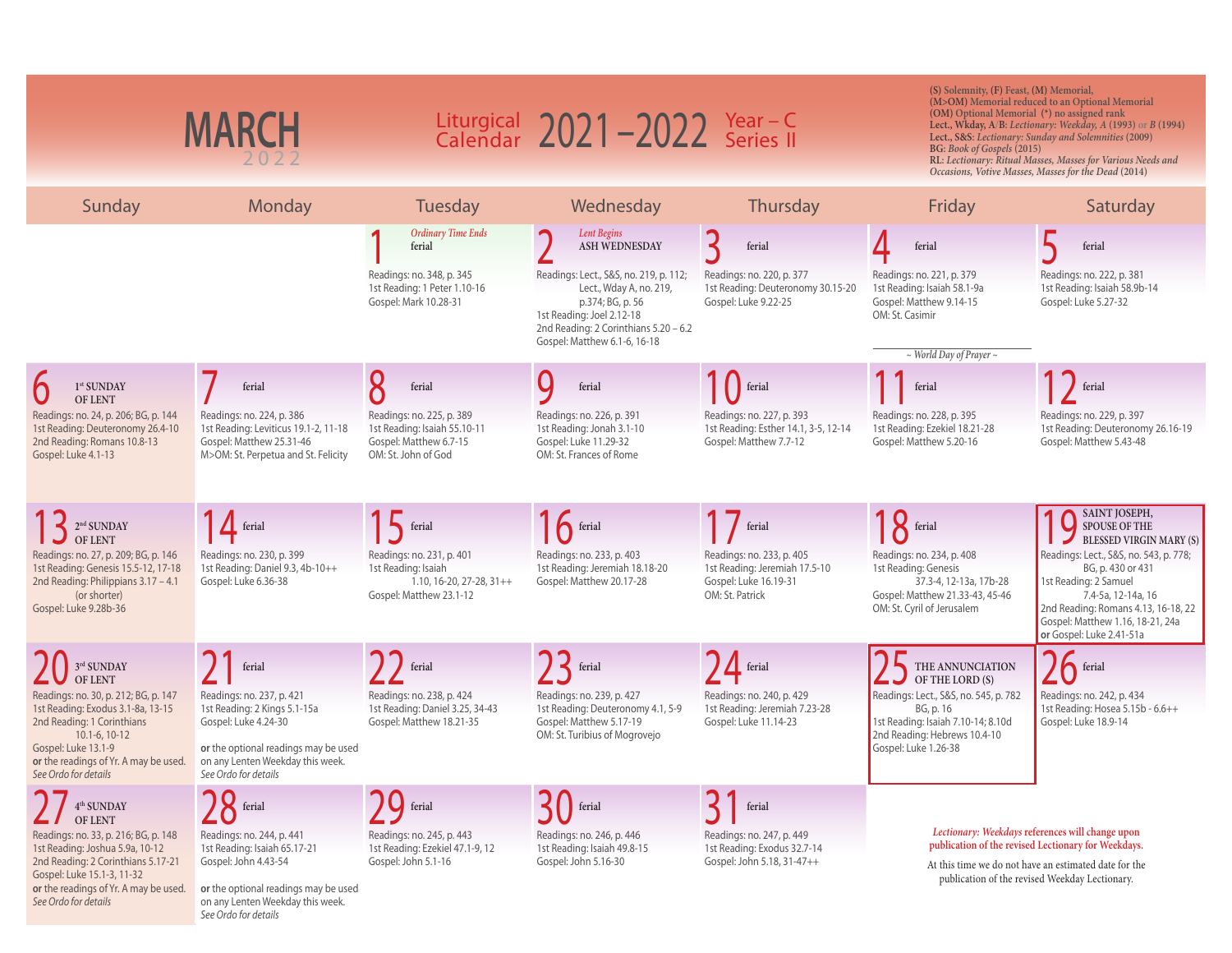|                                                                                                                                                                                                                                                                                                                                    | <b>APRIL</b>                                                                                                                                                                                                       |                                                                                                                                   | Liturgical $2021 - 2022$ Year - C<br>Calendar $2021 - 2022$ Series II                                             |                                                                                                                                                                                                                                                                                         | (S) Solemnity, (F) Feast, (M) Memorial,<br>(OM) Optional Memorial (*) no assigned rank<br>BG: Book of Gospels (2015)                                                                                                                                                                                                 | (M>OM) Memorial reduced to an Optional Memorial<br>Lect., Wkday, A/B: Lectionary: Weekday, A (1993) or B (1994)<br>Lect., S&S: Lectionary: Sunday and Solemnities (2009)<br>RL: Lectionary: Ritual Masses, Masses for Various Needs and<br>Occasions, Votive Masses, Masses for the Dead (2014) |
|------------------------------------------------------------------------------------------------------------------------------------------------------------------------------------------------------------------------------------------------------------------------------------------------------------------------------------|--------------------------------------------------------------------------------------------------------------------------------------------------------------------------------------------------------------------|-----------------------------------------------------------------------------------------------------------------------------------|-------------------------------------------------------------------------------------------------------------------|-----------------------------------------------------------------------------------------------------------------------------------------------------------------------------------------------------------------------------------------------------------------------------------------|----------------------------------------------------------------------------------------------------------------------------------------------------------------------------------------------------------------------------------------------------------------------------------------------------------------------|-------------------------------------------------------------------------------------------------------------------------------------------------------------------------------------------------------------------------------------------------------------------------------------------------|
| Sunday                                                                                                                                                                                                                                                                                                                             | Monday                                                                                                                                                                                                             | <b>Tuesday</b>                                                                                                                    | Wednesday                                                                                                         | Thursday                                                                                                                                                                                                                                                                                | Friday                                                                                                                                                                                                                                                                                                               | Saturday                                                                                                                                                                                                                                                                                        |
|                                                                                                                                                                                                                                                                                                                                    | Lectionary: Weekdays references will change upon<br>publication of the revised Lectionary for Weekdays.<br>At this time we do not have an estimated date for the<br>publication of the revised Weekday Lectionary. |                                                                                                                                   |                                                                                                                   |                                                                                                                                                                                                                                                                                         | ferial<br>Readings: no. 248, p. 452<br>1st Reading: Wisdom 2.1a, 12-22<br>Gospel: John 7.1-2, 10, 25-30                                                                                                                                                                                                              | ferial<br>Readings: no. 249, p. 454<br>1st Reading: Jeremiah 11.18-20<br>Gospel: John 7.40-53<br>OM: Francis of Paola                                                                                                                                                                           |
| 5 <sup>th</sup> SUNDAY                                                                                                                                                                                                                                                                                                             | ferial                                                                                                                                                                                                             | ferial                                                                                                                            | ferial                                                                                                            | ferial                                                                                                                                                                                                                                                                                  | O<br>ferial                                                                                                                                                                                                                                                                                                          | Q<br>ferial                                                                                                                                                                                                                                                                                     |
| <b>OF LENT</b><br>Readings: no. 36, p. 220; BG, p. 151<br>1st Reading: Isaiah 43.16-21<br>2nd Reading: Philippians 3.8-14<br>Gospel: John 8.1-11<br>or the readings of Yr. A may be used. (Year C): John 8.12-20; OM: St. Isidore<br>See Ordo for details<br>~ Collection: Development and Peace ~ this week. See Ordo for details | Readings: no. 251, p. 463; 1st Reading:<br>Daniel 13.1-9, 15-17, 19-30, 33-64++<br>(longer) or 13.2, 4-6, 8, 15-16, 19-23,<br>28, 41-46, 48-64++ (shorter); Gospel<br>or the optional readings may be used         | Readings: no. 252, p. 472<br>1st Reading: Numbers 21.4-9<br>Gospel: John 8.21-30<br>OM: St. Vincent Ferrer                        | Readings: no. 253, p. 474<br>1st Reading: Daniel 3.13-20, 24,<br>49-50, 91-95++<br>Gospel: John 8.31-42           | Readings: no. 254, p. 478<br>1st Reading: Genesis 17.3-9<br>Gospel: John 8.51-59<br>M>OM: St. John Baptist de la Salle                                                                                                                                                                  | Readings: no. 255, p. 480<br>1st Reading: Jeremiah 20.7, 10-13++<br>Gospel: John 10.31-42                                                                                                                                                                                                                            | Readings: no. 256, p. 483<br>1st Reading: Ezekiel 37.21-28<br>Gospel: John 11.45-57                                                                                                                                                                                                             |
| Holy Week<br>PALM SUNDAY OF THE<br>PASSION OF THE LORD<br>Readings: Gospel for Blessing: no. 37,<br>p. 223, Lk 19.28-40; BG, p. 153; Eucharist:<br>no. 38, p. 224; 1st Reading: Is 50.4-7; 2nd<br>Reading: Phil 2.6-11; Gospel: Lk 22.14 -<br>23.56 (longer), or 23.1-49 (shorter); BG,<br>p. 155 or 168 (in parts).               | <b>MONDAY</b><br>OF HOLY WEEK<br>Readings: no. 257, p. 486<br>1st Reading: Isaiah 42.1-7<br>Gospel: John 12.1-11                                                                                                   | <b>TUESDAY</b><br>OF HOLY WEEK<br>Readings: no. 258, p. 488<br>1st Reading: Isaiah 49.1-6<br>Gospel: John 13.21-33, 36-38         | WEDNESDAY<br>OF HOLY WEEK<br>Readings: no. 259, p. 491<br>1st Reading: Isaiah 50.4-9a<br>Gospel: Matthew 26.14-26 | <b>THURSDAY</b><br><b>T</b> OF HOLY WEEK<br>Chrism Mass - Readings: Lect., S&S,<br>no. 260, p. 248; BG, p. 181<br>Mass of the Lord's Supper<br>Readings: no. 39, p. 256; BG, p. 184<br>1st Reading: Exodus 12.1-8, 11-14<br>2nd Reading: 1 Corinthians 11.23-26<br>Gospel: John 13.1-15 | <b>Triduum</b><br><b>FRIDAY OF THE</b><br>PASSION OF THE LORD<br>Readings: Lect., S&S, no. 40, p. 260;<br>BG, p. 186 or 195 (in parts)<br>1st Reading: Isaiah 52.13 - 53.12<br>2nd Reading: Hebrews 4.14-16; 5.7-9<br>Gospel: John 18.1 - 19.42<br>$\sim$ Collection: Needs of the Church<br>in the Holy Land $\sim$ | $\int$ Triduum<br><b>HOLY SATURDAY</b><br>No day readings.<br>At the Easter Vigil<br>Readings: no. 41, pp. 278-299;<br>BG, p. 208<br>Gospel (Year C): Luke 24.1-12<br>See Ordo for details                                                                                                      |
| <i>Triduum EASTER OCTAVE (S)</i><br>THE RESURRECTION<br><b>OF THE LORD</b><br>Readings: no. 42, p. 300; BG, p. 209<br>1st Reading: Acts 10.34a, 37-43<br>2nd Reading: Colossians 3.1-4<br>or 1 Corinthians 5.6b-8<br>Gospel: John 20.1-18++ (or shorter)<br>or The Easter Vigil Gospel (no. 41)                                    | EASTER OCTAVE (S)<br>Readings: no. 261, p. 496<br>1st Reading: Acts 2.14, 22-33<br>Gospel: Matthew 28.8-15                                                                                                         | $\overline{O}$<br><b>EASTER OCTAVE (S)</b><br>Readings: no. 262, p. 498<br>1st Reading: Acts 2.36-41<br>Gospel: John 20.11-18     | <b>EASTER OCTAVE (S)</b><br>Readings: no. 263, p. 501<br>1st Reading: Acts 3.1-10<br>Gospel: Luke 24.13-35        | <b>EASTER OCTAVE (S)</b><br>Readings: no. 264, p. 504<br>1st Reading: Acts 3.11-26<br>Gospel: Luke 24.35-48                                                                                                                                                                             | <b>EASTER OCTAVE (S)</b><br>Readings: no. 265, p. 507<br>1st Reading: Acts 4.1-12<br>Gospel: John 21.1-14                                                                                                                                                                                                            | <b>EASTER OCTAVE (S)</b><br>Readings: no. 266, p. 510<br>1st Reading: Acts 4.13-21<br>Gospel: Mark 16.9-15                                                                                                                                                                                      |
| <b>EASTER OCTAVE (S)</b><br>$2^{\rm nd}$ SUNDAY OF EASTER<br>(or OF DIVINE MERCY)<br>Readings: no. 45, p. 384; BG, p. 221<br>1st Reading: Acts 5.12-16<br>2nd Reading: Revelation<br>1.9-11a, 12-13, 17-19<br>Gospel: John 20.19-31                                                                                                | Easter Season<br>ST. MARK (F)<br>Readings: no. 555, p. 659<br>1st Reading: 1 Peter 5.5b-14<br>Gospel: Mark 16.15-20                                                                                                | <b>A</b> ferial<br>Readings: no. 268, p. 515<br>1st Reading: Acts 4.32-37<br>Gospel: John 3.7b-15<br>OM: Our Lady of Good Counsel | ferial<br>Readings: no. 269, p. 517<br>1st Reading: Acts 5.17-26<br>Gospel: John 3.16-21                          | $98$ ferial<br>Readings: no. 270, p. 519<br>1st Reading: Acts 5.27-33<br>Gospel: John 3.31-36<br>OM: St. Peter Chanel<br>OM: St. Louis Grignion de Montfort                                                                                                                             | Q<br><b>ST. CATHERINE</b><br>OF SIENA $(M)$<br>Readings: no. 271, p. 521<br>or no. 557, p. 665<br>1st Reading: Acts 5.34-42<br>Gospel: John 6.1-15                                                                                                                                                                   | <b>ST. MARIE DE</b><br>L' INCARNATION (M)<br>Readings: no. 272, p. 524<br>or no. 588A, p. 666<br>1st Reading: Acts 6.1-7<br>Gospel: John 6.16-21                                                                                                                                                |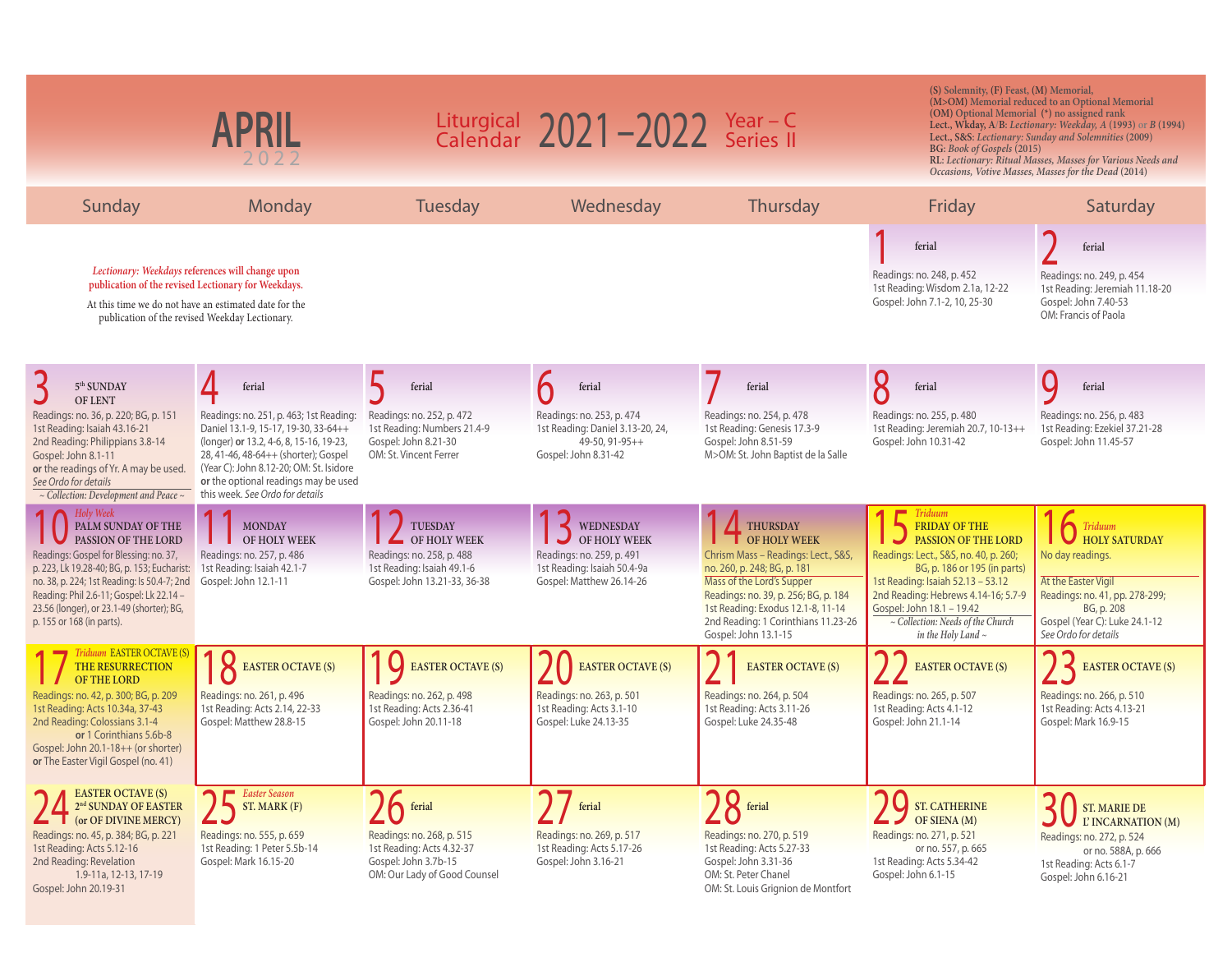| MAY<br>2022                                                                                                                                                                                                                                                           |                                                                                                                                                                            | Liturgical $2021 - 2022$ Year - C<br>Calendar $2021 - 2022$ Series II                                                                                                                                                          |                                                                                                                                                                                                  |                                                                                                                                                                                      | (S) Solemnity, (F) Feast, (M) Memorial,<br>(M>OM) Memorial reduced to an Optional Memorial<br>(OM) Optional Memorial (*) no assigned rank<br>Lect., Wkday, A/B: Lectionary: Weekday, A (1993) or B (1994)<br>Lect., S&S: Lectionary: Sunday and Solemnities (2009)<br>BG: Book of Gospels (2015)<br>RL: Lectionary: Ritual Masses, Masses for Various Needs and<br>Occasions, Votive Masses, Masses for the Dead (2014) |                                                                                                                                                                                                                    |
|-----------------------------------------------------------------------------------------------------------------------------------------------------------------------------------------------------------------------------------------------------------------------|----------------------------------------------------------------------------------------------------------------------------------------------------------------------------|--------------------------------------------------------------------------------------------------------------------------------------------------------------------------------------------------------------------------------|--------------------------------------------------------------------------------------------------------------------------------------------------------------------------------------------------|--------------------------------------------------------------------------------------------------------------------------------------------------------------------------------------|-------------------------------------------------------------------------------------------------------------------------------------------------------------------------------------------------------------------------------------------------------------------------------------------------------------------------------------------------------------------------------------------------------------------------|--------------------------------------------------------------------------------------------------------------------------------------------------------------------------------------------------------------------|
| Sunday                                                                                                                                                                                                                                                                | Monday                                                                                                                                                                     | Tuesday                                                                                                                                                                                                                        | Wednesday                                                                                                                                                                                        | Thursday                                                                                                                                                                             | Friday                                                                                                                                                                                                                                                                                                                                                                                                                  | Saturday                                                                                                                                                                                                           |
| 3rd SUNDAY<br><b>OF EASTER</b><br>Readings: no. 48, p. 388; BG, p. 252<br>1st Reading: Acts 5.28-32, 40b-41<br>2nd Reading: Revelation 5.11-14<br>Gospel: John 21.1-19<br>$\sim$ International Workers' Day $\sim$                                                    | ST. ATHANASIUS (M)<br>Readings: no. 273, p. 526<br>or no. 560, p. 670<br>1st Reading: Acts 6.8-15<br>Gospel: John 6.22-29                                                  | 3<br><b>ST. PHILIP</b><br>and ST. JAMES (F)<br>Readings: no. 561, p. 670<br>BG, p. 794<br>1st Reading: 1 Corinthians 15.1-8<br>Gospel: John 14.6-14                                                                            | ferial<br>Readings: no. 275, p. 531<br>1st Reading: Acts 8.1b-8<br>Gospel: John 6.35-40<br>OM: Blessed Marie-Léonie Paradis                                                                      | ferial<br>Readings: no. 276, p. 533<br>1st Reading: Acts 8.26-40<br>Gospel: John 6.44-51                                                                                             | <b>ST. FRANÇOIS</b><br>DE LAVAL (M)<br>Readings: no. 561B, p. 674;<br>BG, p. 463<br>1st Reading: 722(12): 2 Timothy 4.1-5<br>Gospel: 724(10): John 10.11-16                                                                                                                                                                                                                                                             | ferial<br>Readings: no. 278, p. 538<br>1st Reading: Acts 9.31-42<br>Gospel: John 6.53, 60-69++                                                                                                                     |
| 4 <sup>th</sup> SUNDAY<br><b>OF EASTER</b><br>Readings: no. 51, p. 392; BG, p. 255<br>1st Reading: Acts 13.14, 43-52<br>2nd Reading: Revelation 7.9, 14b-17<br>Gospel: John 10.27-30<br>$\sim$ World Day of Prayer for Vocations $\sim$<br>$\sim$ Mother's Day $\sim$ | ferial<br>Readings: no. 279, p. 542<br>1st Reading: Acts 11.1-18<br>Gospel (Year B & C): John 10.1-10                                                                      | ferial<br>Readings: no. 280, p. 546<br>1st Reading: Acts 11.19-26<br>Gospel: John 10.22-30                                                                                                                                     | ferial<br>Readings: no. 281, p. 548<br>1st Reading: Acts 12.24 - 13.5a<br>Gospel: John 12.44-50                                                                                                  | ferial<br>Readings: no. 282, p. 550<br>1st Reading: Acts 13.13-25<br>Gospel: John 13.16-20<br>OM: St. Nereus and St. Achilleus<br>OM: St. Pancras<br>$\sim$ Canada Health Day $\sim$ | $\mathsf{R}$ ferial<br>Readings: no. 283, p. 552<br>1st Reading: Acts 13.26-33<br>Gospel: John 14.1-6<br>OM: Our Lady of Fatima                                                                                                                                                                                                                                                                                         | $\sqrt{\phantom{a}}$ ST. MATTHIAS (F)<br>Readings: no. 564, p. 676;<br>BG, p. 243<br>1st Reading: Acts 1.15-17, 20-26<br>Gospel: John 15.9-17                                                                      |
| $\frac{1}{2}$ 5 <sup>th</sup> SUNDAY<br><b>OF EASTER</b><br>Readings: no. 54, p. 395; BG, p. 256<br>1st Reading: Acts 14.21b-27<br>2nd Reading: Revelation 21.1-5a<br>Gospel: John 13.1, 31-33a, 34-35++                                                              | $16$ ferial<br>Readings: no. 285, p. 557<br>1st Reading: Acts 14.5-18<br>Gospel: John 14.21-26                                                                             | Ferial<br>Readings: no. 286, p. 559<br>1st Reading: Acts 14.19-28<br>Gospel: John 14.27-31a                                                                                                                                    | $18$ ferial<br>Readings: no. 287, p. 562<br>1st Reading: Acts 15.1-6<br>Gospel: John 15.1-8<br>OM: St. John I                                                                                    | <b>Q</b> ferial<br>Readings: no. 288, p. 564<br>1st Reading: Acts 15.7-21<br>Gospel: John 15.9-11                                                                                    | $\int$ ferial<br>Readings: no. 289, p. 566<br>1st Reading: Acts 15.22-31<br>Gospel: John 15.12-17<br>OM: St. Bernardine of Siena                                                                                                                                                                                                                                                                                        | ferial<br>Readings: no. 290, p. 568<br>1st Reading: Acts 16.1-10<br>Gospel: John 15.18-21<br>OM: St. Eugène de Mazenod<br>OM: St. Christopher Magallanes<br>and Companions                                         |
| 6 <sup>th</sup> SUNDAY<br><b>OF EASTER</b><br>Readings: no. 57, p. 398; BG, p. 257<br>1st Reading: Acts 15.1-2, 22-29<br>2nd Reading: Revelation<br>21.10-14, 22-23<br>Gospel: John 14.23-29<br>$\sim$ Collection: Pope's Pastoral Works $\sim$<br>THE ASCENSION      | $23$ ferial<br>Readings: no. 291, p. 571<br>1st Reading: Acts 16.11-15<br>Gospel: John 15.26 - 16.4a<br>$\sim$ Victoria Day Long Weekend $\sim$<br>$\prec$   $\mid$ ferial | $\sqrt{4}$ ferial<br>Readings: no. 292, p. 572<br>1st Reading: Acts 16.22-34<br>Gospel: John 16.5-11<br>OM: Bl. Louis-Zéphirin Moreau<br>$\sim$ World Day of Prayer<br>for the Church in China $\sim$<br>THE VISITATION OF THE | $75$ ferial<br>Readings: no. 293, p. 575<br>1st Reading: Acts 17.15, 22 - 18.1<br>Gospel: John 16.12-15<br>OM: St. Bede the Venerable<br>OM: St. Gregory VII<br>OM: St. Mary Magdalene de' Pazzi | $\sum$ ST. PHILIP NERI (M)<br>Readings: no. 294, P. 577<br>or no. 570, p. 684<br>1st Reading: Acts 18.1-8<br>Gospel: John 16.16-20                                                   | $\int$ ferial<br>Readings: no. 295, p. 579<br>1st Reading: Acts 18.9-18<br>Gospel: John 16.20-23a<br>OM: St. Augustine of Canterbury                                                                                                                                                                                                                                                                                    | $\mathcal{Y}$ ferial<br>Readings: no. 296, p. 582<br>1st Reading: Acts 18.23-28<br>Gospel: John 16.23b-28<br>Vigil of The Ascension of the Lord (S)<br>Readings: as on the Day, no. 58, p. 362;<br>BG, p. 258      |
| OF THE LORD (S)<br>Readings: no. 58, p. 402; BG, p. 258<br>1st Reading: Acts 1.1-11<br>2nd Reading: Ephesians 1.17-23 or<br>Hebrews 9.24-28; 10.19-23<br>Gospel: Luke 24.44-53                                                                                        | Readings: no. 297, p. 584<br>1st Reading: Acts 19.1-8<br>Gospel: John 16.29-33                                                                                             | <b>BLESSED VIRGIN MARY (F)</b><br>Readings: no. 572, p. 1773<br>BG, p. 439<br>1st Reading: Zephaniah 3.14-18<br>or 1st Reading: Romans 12.9-16<br>Gospel: Luke 1.39-56                                                         |                                                                                                                                                                                                  |                                                                                                                                                                                      |                                                                                                                                                                                                                                                                                                                                                                                                                         | Lectionary: Weekdays references will change upon<br>publication of the revised Lectionary for Weekdays.<br>At this time we do not have an estimated date for the<br>publication of the revised Weekday Lectionary. |

*~ World Communications Day ~*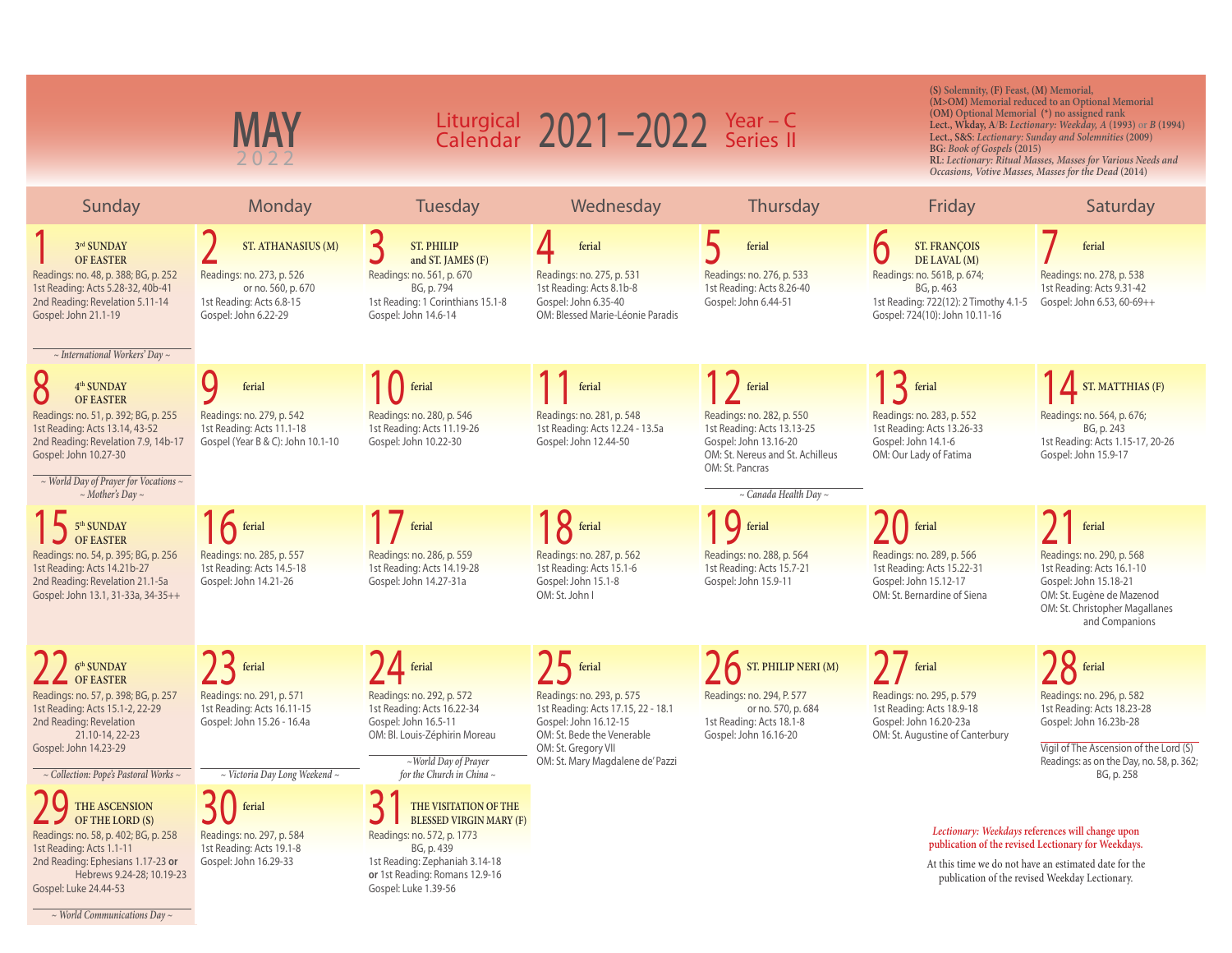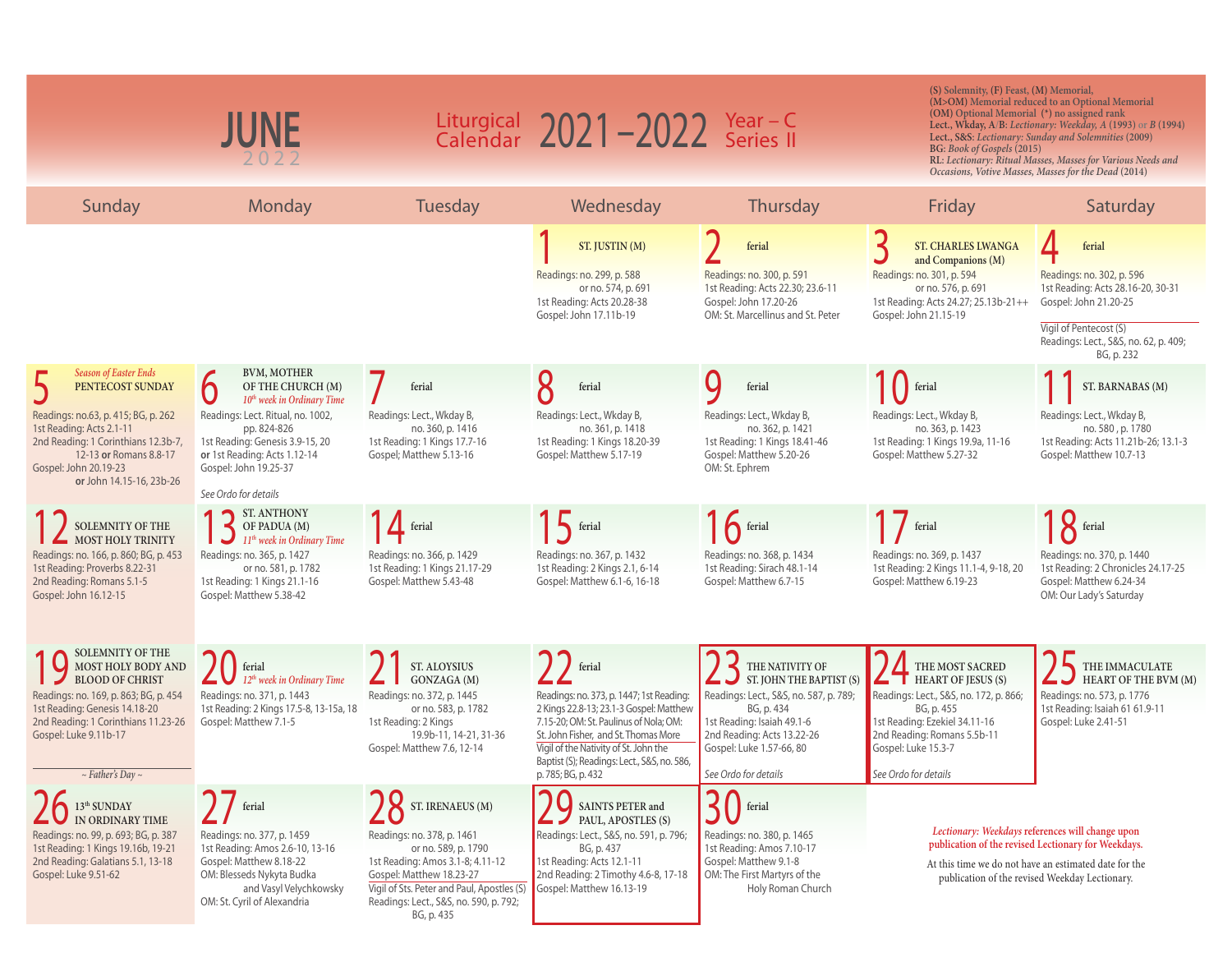|                                                                                                                                                                                                       | 2022                                                                                                                                                                                                               |                                                                                                                                                       | Liturgical $2021 - 2022$ Year - C<br>Calendar $2021 - 2022$ Series II                                                         |                                                                                                                                                                 | (S) Solemnity, (F) Feast, (M) Memorial,<br>(OM) Optional Memorial (*) no assigned rank<br><b>BG:</b> Book of Gospels (2015)                                                                                     | (M>OM) Memorial reduced to an Optional Memorial<br>Lect., Wkday, $A/B$ : Lectionary: Weekday, A (1993) or B (1994)<br>Lect., S&S: Lectionary: Sunday and Solemnities (2009)<br>RL: Lectionary: Ritual Masses, Masses for Various Needs and<br>Occasions, Votive Masses, Masses for the Dead (2014) |
|-------------------------------------------------------------------------------------------------------------------------------------------------------------------------------------------------------|--------------------------------------------------------------------------------------------------------------------------------------------------------------------------------------------------------------------|-------------------------------------------------------------------------------------------------------------------------------------------------------|-------------------------------------------------------------------------------------------------------------------------------|-----------------------------------------------------------------------------------------------------------------------------------------------------------------|-----------------------------------------------------------------------------------------------------------------------------------------------------------------------------------------------------------------|----------------------------------------------------------------------------------------------------------------------------------------------------------------------------------------------------------------------------------------------------------------------------------------------------|
| Sunday                                                                                                                                                                                                | Monday                                                                                                                                                                                                             | Tuesday                                                                                                                                               | Wednesday                                                                                                                     | Thursday                                                                                                                                                        | Friday                                                                                                                                                                                                          | Saturday                                                                                                                                                                                                                                                                                           |
|                                                                                                                                                                                                       | Lectionary: Weekdays references will change upon<br>publication of the revised Lectionary for Weekdays.<br>At this time we do not have an estimated date for the<br>publication of the revised Weekday Lectionary. |                                                                                                                                                       |                                                                                                                               |                                                                                                                                                                 | ferial<br>Readings: no. 381, p. 1468<br>1st Reading: Amos 8.4-6, 9-12<br>Gospel: Matthew 9.9-13<br>OR: Canada Day<br>$\sim$ Canada Day $\sim$                                                                   | ferial<br>Readings: no. 382, p. 1470<br>1st Reading: Amos 9.11-15<br>Gospel: Matthew 9.14-17<br>OM: Our Lady's Saturday                                                                                                                                                                            |
| 14 <sup>th</sup> SUNDAY<br>IN ORDINARY TIME<br>Readings: no. 102, p. 696; BG, p. 388<br>1st Reading: Isaiah 66.10-14<br>2nd Reading: Galatians 6.14-18<br>Gospel: Luke 10.1-12, 17-20<br>(or shorter) | ferial<br>Readings: no. 383, p. 1472<br>1st Reading: Hosea<br>2.14, 15b-16, 19-20<br>Gospel: Matthew 9.18-26<br>OM: St. Elizabeth of Portugal                                                                      | ferial<br>Readings: no. 384, p. 1474<br>1st Reading: Hosea 8.4-7, 11-13<br>Gospel: Matthew 9.32-38<br>OM: St. Anthony Zaccaria                        | ferial<br>Readings: no. 385, p. 1476<br>1st Reading: Hosea 10.1-3, 7-8, 12<br>Gospel: Matthew 10.1-7<br>OM: St. Maria Goretti | ferial<br>Readings: no. 386, p. 1478<br>1st Reading: Hosea 11.1, 3-5b, 8c-9<br>Gospel: Matthew 10.7-15                                                          | ferial<br>Readings: no. 387, p. 1480<br>1st Reading: Hosea 14.1-9<br>Gospel: Matthew 10.16-23                                                                                                                   | ferial<br>Readings: no. 388, p. 1482<br>1st Reading: Isaiah 6.1-8<br>Gospel: Matthew 10.24-33<br>OM: St. Augustine Zhao Rong<br>and Companions<br>OM: Our Lady's Saturday                                                                                                                          |
| $15^{\rm th}$ SUNDAY<br>IN ORDINARY TIME<br>Readings: no. 105, p. 700; BG, p. 390<br>1st Reading: Deuteronomy 30.10-14<br>2nd Reading: Colossians 1.15-20<br>Gospel: Luke 10.25-37                    | ST. BENEDICT (M)<br>Readings: no. 389, p. 1485<br>or no. 597, p. 1801<br>1st Reading: Isaiah 1.10-17<br>Gospel: Matthew 10.34 - 11.1                                                                               | <sup>1</sup> ferial<br>Readings: no. 390, p. 1487<br>1st Reading: Isaiah 7.1-9<br>Gospel: Matthew 11.20-24                                            | $\sum$ ferial<br>Readings: no. 391, p. 1489<br>1st Reading: Isaiah 10.5-7, 13-16<br>Gospel: Matthew 11.25-27<br>OM: St. Henry | $\overline{\mathbf{1}}$ ferial<br>Readings: no. 392, p. 1491<br>1st Reading: Isaiah 26.7-9, 12, 16-19<br>Gospel: Matthew 11.28-30<br>OM: St. Camillus de Lellis | ST. BONAVENTURE (M)<br>Readings: no. 393, p. 1493<br>or no. 600, p. 1801<br>1st Reading: Isaiah 38.1-6, 21-22, 7-8<br>Gospel: Matthew 12.1-8                                                                    | $16$ ferial<br>Readings: no. 394, p. 1496<br>1st Reading: Micah 2.1-5<br>Gospel: Matthew 12.14-21<br>OM: Our Lady of Mount Carmel<br>OM: Our Lady's Saturday                                                                                                                                       |
| $16^{\rm th}\,\rm SUNDAY$<br>IN ORDINARY TIME<br>Readings: no. 108, p. 704; BG, p. 392<br>1st Reading: Genesis 18.1-10a<br>2nd Reading: Colossians 1.24-28<br>Gospel: Luke 10.38-42                   | $18$ ferial<br>Readings: no. 395, p. 1498<br>1st Reading: Micah 6.1-4, 6-8<br>Gospel: Matthew 12.38-42                                                                                                             | G ferial<br>Readings: no. 396, p. 1500<br>1st Reading: Micah 7.14-15, 18-20<br>Gospel: Matthew 12.46, 48-50++                                         | ferial<br>Readings: no. 397, p. 1502<br>1st Reading: Jeremiah 1.1, 4-10<br>Gospel: Matthew 13.1-9<br>OM: St. Apollinaris      | $\int$ ferial<br>Readings: no. 398, p. 1504<br>1st Reading: Jeremiah<br>$2.1 - 3.7 - 8.12 - 13$<br>Gospel: Matthew 13.10-17<br>OM: St. Lawrence of Brindisi     | ST. MARY<br>MAGDALENE (F)<br>Readings: no. 603, p. 1802<br>1st Reading: Song of Songs 3.1-4a<br>or 1st Reading: 2 Corinthians 5.14-17<br>Gospel: John 20.1, 11-18                                               | $\sum$ ferial<br>Readings: no. 400, p. 1508<br>1st Reading: Jeremiah 7.1-11<br>Gospel: Matthew 13.24-30<br>OM: St. Bridget<br>OM: Our Lady's Saturday                                                                                                                                              |
| 17 <sup>th</sup> SUNDAY<br>IN ORDINARY TIME<br>Readings: no. 111, p. 707; BG, p. 393<br>1st Reading: Genesis 18.20-32<br>2nd Reading: Colossians 2.12-14<br>Gospel: Luke 11.1-13                      | ST. JAMES (F)<br>Readings: no. 605, p. 1805<br>1st Reading: 2 Corinthians 4.7-15<br>Gospel: Matthew 20.20-28                                                                                                       | <b>IC</b> ST. ANNE<br>and ST. JOACHIM (F)<br>Readings: no. 606, p. 1807; BG, p. 466<br>1st Reading: Sirach 44.1, 8, 10-15<br>Gospel: Matthew 13.16-17 | $\int$ ferial<br>Readings: no. 403, p. 1516<br>1st Reading: Jeremiah 15.10, 16-21<br>Gospel: Matthew 13.44-46                 | $\sum$ ferial<br>Readings: no. 404, p. 1518<br>1st Reading: Jeremiah 18.1-6<br>Gospel: Matthew 13.47-52                                                         | ST. MARTHA (M)<br>Readings: no. 405, p. 1520 (Gospel)<br>no. 607), or no. 607, p. 1809<br>1st Reading: Jeremiah 26.1-9<br>Gospel (no. 742(28), p. 2100):<br>John 11. 17-21<br>or Gospel (no. 742(20), p. 2095): | ferial<br>Readings: no. 406, p. 1522<br>1st Reading: Jeremiah 26.11-16, 24<br>Gospel: Matthew 14.1-12<br>OM: St. Peter Chrysologus<br>OM: Our Lady's Saturday                                                                                                                                      |

Luke 10.38-42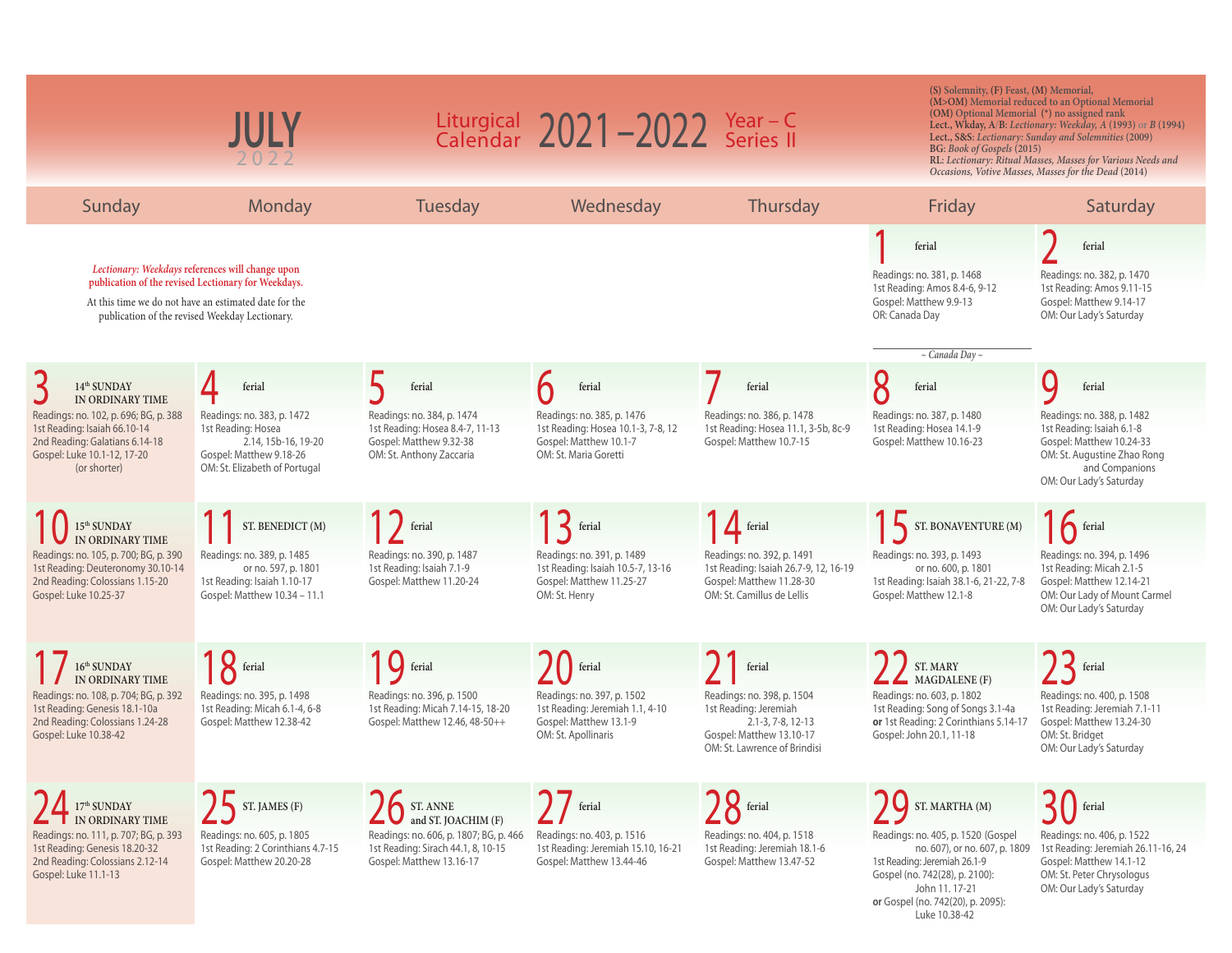| <b>AUGUST</b>                                                                                                                                                                                                                                                  |                                                                                                                                                                                                                                    | Liturgical 2021-2022 Year-C<br>Calendar 2021-2022 Series II                                                                                                                                  |                                                                                                                             |                                                                                                                                                           | (S) Solemnity, (F) Feast, (M) Memorial,<br>(M>OM) Memorial reduced to an Optional Memorial<br>(OM) Optional Memorial (*) no assigned rank<br>Lect., Wkday, A/B: Lectionary: Weekday, A (1993) or B (1994)<br>Lect., S&S: Lectionary: Sunday and Solemnities (2009)<br>BG: Book of Gospels (2015)<br>RL: Lectionary: Ritual Masses, Masses for Various Needs and<br>Occasions, Votive Masses, Masses for the Dead (2014) |                                                                                                                                                                                                                                   |  |
|----------------------------------------------------------------------------------------------------------------------------------------------------------------------------------------------------------------------------------------------------------------|------------------------------------------------------------------------------------------------------------------------------------------------------------------------------------------------------------------------------------|----------------------------------------------------------------------------------------------------------------------------------------------------------------------------------------------|-----------------------------------------------------------------------------------------------------------------------------|-----------------------------------------------------------------------------------------------------------------------------------------------------------|-------------------------------------------------------------------------------------------------------------------------------------------------------------------------------------------------------------------------------------------------------------------------------------------------------------------------------------------------------------------------------------------------------------------------|-----------------------------------------------------------------------------------------------------------------------------------------------------------------------------------------------------------------------------------|--|
| Sunday                                                                                                                                                                                                                                                         | Monday                                                                                                                                                                                                                             | Tuesday                                                                                                                                                                                      | Wednesday                                                                                                                   | Thursday                                                                                                                                                  | Friday                                                                                                                                                                                                                                                                                                                                                                                                                  | Saturday                                                                                                                                                                                                                          |  |
| <b>JULY</b><br>18 <sup>th</sup> SUNDAY<br>IN ORDINARY TIME<br>Readings: no. 114, p. 711; BG, p. 395<br>1st Reading: Ecclesiastes 1.2; 2.21-23<br>2nd Reading: Colossians 3.1-5, 9-11<br>Gospel: Luke 12.13-21                                                  | <b>ST. ALPHONSUS</b><br>LIGUORI (M)<br>Readings: no. 407, p. 1525<br>or no. 610, p. 1810<br>1st Reading: Jeremiah 28.1-17<br>Gospel (Yrs B & C): Matthew<br>14.13-21                                                               | ferial<br>Readings: no. 408, p. 1529<br>1st Reading: Jeremiah<br>30.1-2, 12-15, 18-22<br>Gospel (Yrs B & C): Matthew 14.22-36<br>OM: St. Eusebius of Vercelli<br>OM: St. Peter Julian Eymard | ferial<br>Readings: no. 409, p. 1533<br>1st Reading: Jeremiah 31.1-7<br>Gospel: Matthew 15.21-28                            | <b>ST. JEAN-MARIE</b><br>VIANNEY (M)<br>Readings: no. 410, p. 1535<br>or no. 612, p. 1810<br>1st Reading: Jeremiah 31.31-34<br>Gospel: Matthew 16.13-23   | ferial<br>Readings: no. 411, p. 1537<br>1st Reading: Nahum<br>1.15c; 2.2; 3.1-3, 6-7<br>Gospel: Matthew 16.24-28<br>OM: Blessed Frédéric Janssoone<br>OM: Dedication of St. Mary Major                                                                                                                                                                                                                                  | THE TRANSFIGURATION<br>OF THE LORD (F)<br>Readings: Lect., S&S, no. 614, p. 799;<br>Lect. Wkday B, p. 1812;<br>BG, p. 146<br>1st Reading: Daniel 7.9-10, 13-14<br>or 1st Reading: 2 Peter 1.16-19<br>Gospel (Yr C): Luke 9.28b-36 |  |
| 19th SUNDAY<br>IN ORDINARY TIME<br>Readings: no. 117, p. 714; BG, p. 396<br>1st Reading: Wisdom 18.6-9<br>2nd Reading: Hebrews 11.1-2, 8-19<br>Gospel: Luke 12.32-48 (or shorter)                                                                              | ST. DOMINIC (M)<br>Readings: no. 413, p. 1542<br>or no. 617, p. 1817<br>1st Reading: Ezekiel 1.2-5, 24-28c<br>Gospel: Matthew 17.22-27                                                                                             | ferial<br>Readings: no. 414, p. 1544<br>1st Reading: Ezekiel 2.8 - 3.4<br>Gospel: Matthew 18.1-5, 10, 12-14<br>OM: St. Teresa Benedictia of the Cross                                        | ST. LAWRENCE (F)<br>Readings: no. 618, p. 1817;<br>BG, p. 467<br>1st Reading: 2 Corinthians 9.6-10<br>Gospel: John 12.24-26 | ST. CLARE (M)<br>Readings: no. 416, p. 1550<br>or no. 619, p. 1819<br>1st Reading: Ezekiel 12.1-16++<br>Gospel: Matthew 18.21-35 - 19.1                   | ferial<br>Readings: no. 417, p. 1553<br>1st Reading: Ezekiel 16.1-15, 60, 63<br>Gospel: Matthew 19.3-12<br>OM: St. Jane Frances de Chantal                                                                                                                                                                                                                                                                              | ferial<br>Readings: no. 418, p. 1557<br>1st Reading: Ezekiel<br>18.1-10, 13b, 30-32<br>Gospel: Matthew 19.13-15<br>OM: St. Pontian and St. Hippolytus<br>OM: Our Lady's Saturday                                                  |  |
| 20 <sup>th</sup> SUNDAY<br><b>T</b> IN ORDINARY TIME<br>Readings: no. 120, p. 718; BG, p. 398<br>1st Reading: Jeremiah 38.4-6, 8-10<br>2nd Reading: Hebrews 12.1-4<br>Gospel: Luke 12.49-53<br>Vigil of the Assumption<br>Readings: Lect. S&S, no. 621, p. 804 | THE ASSUMPTION OF THE<br><b>BLESSED VIRGIN MARY (S)</b><br>Readings: Lect., S&S, no. 622, p. 806;<br>BG, p. 439<br>1st Reading: Revelation<br>11.19a; 12.1-6a; 10ab<br>2nd Reading: 1 Corinthians 15.20-26<br>Gospel: Luke 1.39-56 | <b>A</b> ferial<br>Readings: no. 420, p. 1562<br>1st Reading: Ezekiel 28.1-10<br>Gospel: Matthew 19.23-30<br>OM: St. Stephen of Hungary                                                      | ferial<br>Readings: no. 421, p. 1565<br>1st Reading: Ezekiel 34.1-11<br>Gospel: Matthew 20.1-16a                            | $18$ ferial<br>Readings: no. 422, p. 1568<br>1st Reading: Ezekiel 36.23-28<br>Gospel: Matthew 22.1-14                                                     | <b>Q</b> ferial<br>Readings: no. 423, p. 1570<br>1st Reading: Ezekiel 37.1-14<br>Gospel: Matthew 22.34-40<br>OM: St. John Eudes                                                                                                                                                                                                                                                                                         | ST. BERNARD (M)<br>Readings: no. 424, p. 1573<br>or no. 625, p. 1825<br>1st Reading: Ezekiel 43.1-7a<br>Gospel: Matthew 23.1-12                                                                                                   |  |
| 21st SUNDAY<br>IN ORDINARY TIME<br>Readings: no. 123, p. 721; BG, p. 399<br>1st Reading: Isaiah 66.18-21<br>2nd Reading: Hebrews 12.5-7, 11-13<br>Gospel: Luke 13.22-30                                                                                        | THE QUEENSHIP OF THE<br><b>BLESSED VIRGIN MARY (M)</b><br>Readings: no. 425, p. 1575<br>or no. 627, p. 1825<br>1st Reading: 2 Thessalonians<br>$1.1 - 5.11b - 12$<br>Gospel: Matthew 23.13-22                                      | $\sum$ ferial<br>Readings: no. 426, p. 1577<br>1st Reading: 2 Thessalonians<br>2.1-3a, 14-17<br>Gospel: Matthew 23.23-26<br>OM: St. Rose of Lima                                             | $\sum$ ST. BARTHOLOMEW (F)<br>Readings: no. 629, p. 1826<br>1st Reading: Revelation 21.9b-14<br>Gospel: John 1.45-51        | <b>b</b> ferial<br>Readings: no. 428, p. 1581<br>1st Reading: 1 Corinthians 1.1-9<br>Gospel: Matthew 24.42-51<br>OM: St. Louis<br>OM: St. Joseph Calasanz | $\sum$ ferial<br>Readings: no. 429, p. 1583<br>1st Reading: 1 Corinthians 1.17-25<br>Gospel: Matthew 25.1-13                                                                                                                                                                                                                                                                                                            | ST. MONICA (M)<br>Readings: no. 430, p. 1585<br>or no. 632, p. 1828<br>1st Reading: 1 Corinthians 1.26-31<br>Gospel: Matthew 25.14-30                                                                                             |  |
| $22^{\rm nd}$ SUNDAY<br>IN ORDINARY TIME<br>Readings: no. 126, p. 724; BG, p. 400<br>1st Reading: Sirach 3.17-20, 28-29<br>2nd Reading: Hebrews<br>12.18-19, 22-24a<br>Gospel: Luke 14.1, 7-14                                                                 | THE PASSION OF<br>ST. JOHN THE BAPTIST (M)<br>Readings: no. 634, p. 1828<br>1st Reading: Jeremiah 1.17-19<br>Gospel: Mark 6.17-29                                                                                                  | ferial<br>Readings: no. 432, p. 1591<br>1st Reading: 1 Corinthians 2.10b-16<br>Gospel: Luke 4.31-37                                                                                          | ferial<br>Readings: no. 433, p. 1593<br>1st Reading: 1 Corinthians 3.1-9<br>Gospel: Luke 4.38-44                            |                                                                                                                                                           |                                                                                                                                                                                                                                                                                                                                                                                                                         | Lectionary: Weekdays references will change upon<br>publication of the revised Lectionary for Weekdays.<br>At this time we do not have an estimated date for the<br>publication of the revised Weekday Lectionary.                |  |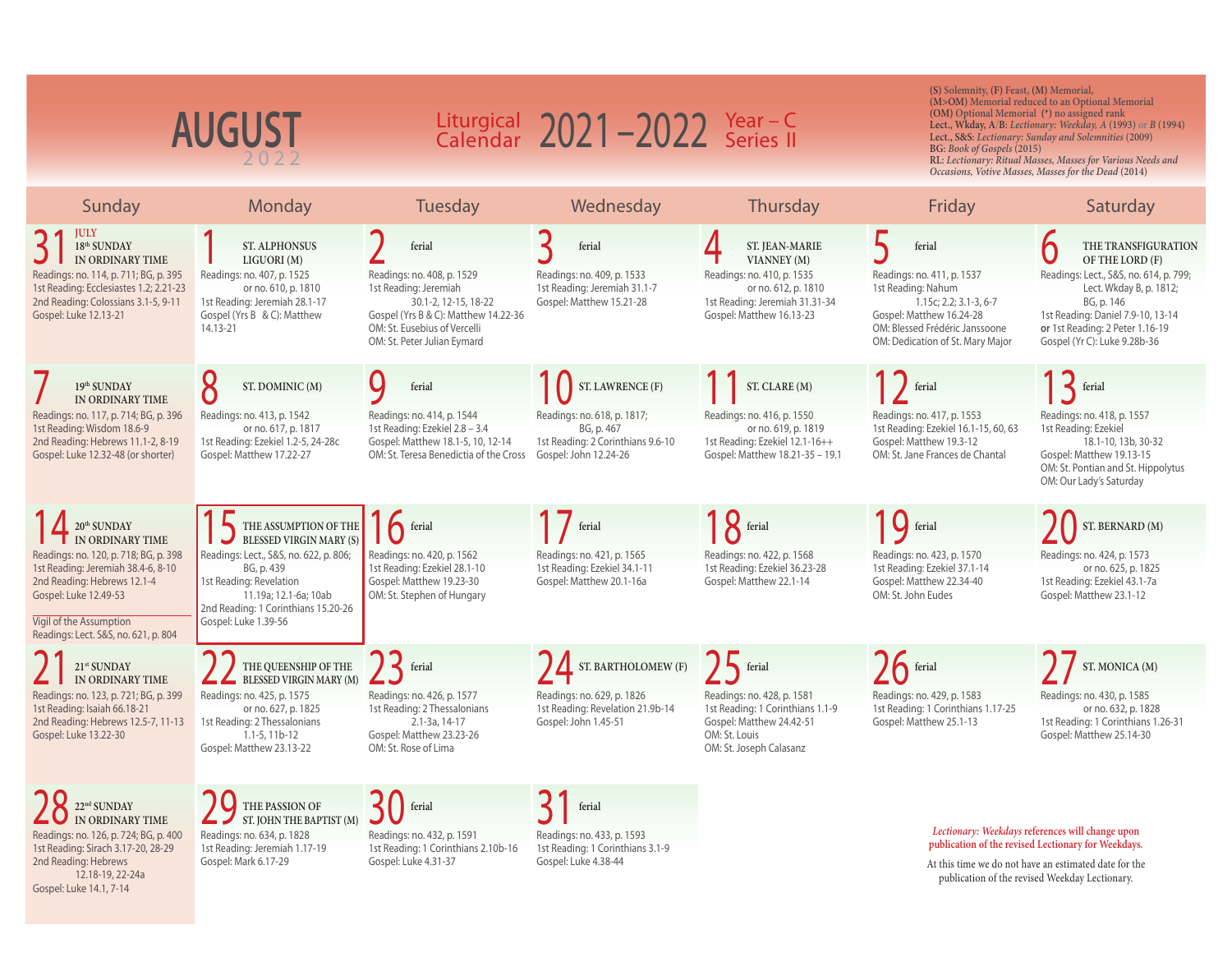| <b>SEPTEMBER</b><br>2022                                                                                                                                                                                                                                                        |                                                                                                                                                                                                                                        | Liturgical $2021 - 2022$ Year - C<br>Calendar $2021 - 2022$ Series II                                                                                                                                     |                                                                                                                                                                                                                   | (S) Solemnity, (F) Feast, (M) Memorial,<br>(M>OM) Memorial reduced to an Optional Memorial<br>(OM) Optional Memorial (*) no assigned rank<br>Lect., Wkday, A/B: Lectionary: Weekday, A (1993) or B (1994)<br>Lect., S&S: Lectionary: Sunday and Solemnities (2009)<br>BG: Book of Gospels (2015)<br>RL: Lectionary: Ritual Masses, Masses for Various Needs and<br>Occasions, Votive Masses, Masses for the Dead (2014) |                                                                                                                                                            |                                                                                                                                                                                                                 |
|---------------------------------------------------------------------------------------------------------------------------------------------------------------------------------------------------------------------------------------------------------------------------------|----------------------------------------------------------------------------------------------------------------------------------------------------------------------------------------------------------------------------------------|-----------------------------------------------------------------------------------------------------------------------------------------------------------------------------------------------------------|-------------------------------------------------------------------------------------------------------------------------------------------------------------------------------------------------------------------|-------------------------------------------------------------------------------------------------------------------------------------------------------------------------------------------------------------------------------------------------------------------------------------------------------------------------------------------------------------------------------------------------------------------------|------------------------------------------------------------------------------------------------------------------------------------------------------------|-----------------------------------------------------------------------------------------------------------------------------------------------------------------------------------------------------------------|
| Sunday                                                                                                                                                                                                                                                                          | Monday                                                                                                                                                                                                                                 | Tuesday                                                                                                                                                                                                   | Wednesday                                                                                                                                                                                                         | Thursday                                                                                                                                                                                                                                                                                                                                                                                                                | Friday                                                                                                                                                     | Saturday                                                                                                                                                                                                        |
|                                                                                                                                                                                                                                                                                 | Lectionary: Weekdays references will change upon<br>publication of the revised Lectionary for Weekdays.<br>At this time we do not have an estimated date for the<br>publication of the revised Weekday Lectionary.                     |                                                                                                                                                                                                           |                                                                                                                                                                                                                   | ferial<br>Readings: no. 434, p. 1595<br>1st Reading: 1 Corinthians 3.18-23<br>Gospel: Luke 5.1-11<br>$\sim$ World Day of Prayer<br>for the Care of Creation $\sim$                                                                                                                                                                                                                                                      | ferial<br>Readings: no. 435, p. 1597<br>1st Reading: 1 Corinthians 4.1-5<br>Gospel: Luke 5.33-39<br>OM: Blessed André Grasset                              | ST. GREGORY<br>THE GREAT (M)<br>Readings: no. 436, p. 1599<br>or no. 635, p. 1831<br>1st Reading: 1 Corinthians 4.6-15<br>Gospel: Luke 6.1-5                                                                    |
| 23rd SUNDAY<br>IN ORDINARY TIME                                                                                                                                                                                                                                                 | ferial                                                                                                                                                                                                                                 | ferial                                                                                                                                                                                                    | ferial                                                                                                                                                                                                            | 8<br>THE NATIVITY OF THE<br><b>BLESSED VIRGIN MARY (F)</b>                                                                                                                                                                                                                                                                                                                                                              | Q<br>ferial                                                                                                                                                | ferial                                                                                                                                                                                                          |
| Readings: no. 129, p. 727; BG, p. 402<br>1st Reading: Wisdom 9.13-18<br>2nd Reading: Philemon 9b-10, 12-17<br>Gospel: Luke 14.25-33                                                                                                                                             | Readings: no. 437, p. 1601<br>1st Reading: 1 Corinthians 5.1-8<br>Gospel: Luke 6.6-11<br>OR: Labour Day                                                                                                                                | Readings: no. 438, p. 1603<br>1st Reading: 1 Corinthians 6.1-11<br>Gospel: Luke 6.12-19                                                                                                                   | Readings: no. 439, p. 1605<br>1st Reading: 1 Corinthians<br>$7.1, 17, 25-31++$<br>Gospel: Luke 6.20-26                                                                                                            | Readings: no. 636, p. 1831<br>1st Reading: Romans 8.28-30<br>or 1st Reading: Micah 5.2-5a<br>Gospel: Matthew 1.1-16, 18-23<br>(or shorter)                                                                                                                                                                                                                                                                              | Readings: no. 441, p. 1610<br>1st Reading: 1 Corinthians<br>9.16-19, 22b-27<br>Gospel: Luke 6.39-42<br>OM: St. Peter Claver                                | Readings: no. 442, p. 1612<br>1st Reading: 1 Corinthians 10.14-22a<br>Gospel: Luke 6.43-49<br>OM: Our Lady's Saturday                                                                                           |
| 24 <sup>th</sup> SUNDAY<br>IN ORDINARY TIME<br>Readings: no. 132, p. 730; BG, p. 403<br>1st Reading: Exodus 32.7-11, 13-14<br>2nd Reading: 1 Timothy 1.12-17<br>Gospel: Luke 15.1-32 (or shorter)                                                                               | $\sim$ Labour Day $\sim$<br>ferial<br>Readings: no. 443, p. 1614<br>1st Reading: 1 Corinthians<br>11.17-26, 33<br>Gospel: Luke 7.1-10<br>OM: The Most Holy Name of Mary                                                                | ST. JOHN<br>CHRYSOSTOM (M)<br>Readings: no. 444, p. 1616<br>or no. 637, p. 1834<br>1st Reading: 1 Corinthians<br>12.12-14, 27-31a<br>Gospel: Luke 7.11-17                                                 | THE EXALTATION OF<br>$\blacksquare$ THE HOLY CROSS $(F)$<br>Readings: Lect., S&S, no. 638, p. 810;<br>Lect., Wkday B, p. 1835;<br>BG, p. 441<br>1st Reading: Numbers 21.4-9<br>or 1st Reading: Philippians 2.6-11 | OUR LADY OF<br>SORROWS (M)<br>Readings: no. 639, p. 1837<br>1st Reading: Hebrews 5.7-9<br>Gospel: Luke 2.33-35<br>or Gospel: John 19.25-27                                                                                                                                                                                                                                                                              | ST. CORNELIUS<br>and ST. CYPRIAN (M)<br>Readings: no. 447, p. 1623<br>or no. 640, p. 1839<br>1st Reading: 1 Corinthians 15.12-20<br>Gospel: Luke 8.1-3     | ferial<br>Readings: no. 448, p. 1625<br>1st Reading: 1 Corinthians<br>$15.35 - 37.42 - 50 + +$<br>Gospel: Luke 8.4-15<br>OM: St. Robert Bellarmine                                                              |
| $25^{\rm th}$ SUNDAY<br>IN ORDINARY TIME<br>Readings: no. 135, p. 735; BG, p. 407<br>1st Reading: Amos 8.4-7<br>2nd Reading: 1 Timothy 2.1-7++<br>Gospel: Luke 16.1-13 (or shorter)                                                                                             | G ferial<br>Readings: no. 449, p. 1628<br>1st Reading: Proverbs 3.27-34<br>Gospel: Luke 8.16-18<br>OM: St. Januarius                                                                                                                   | ST. ANDREW KIM TAE-GÓN<br>priest, PAUL CHŎNG HA-SANG,<br>and Companions, martyrs (M)<br>Readings: no. 450, p. 1629<br>or no. 642A, p. 1839<br>1st Reading: Proverbs 21.1-6, 10-13<br>Gospel: Luke 8.19-21 | Gospel: John 3.13-17<br>ST. MATTHEW (F)<br>Readings: no. 643, p. 1840;<br>BG, p. 281<br>1st Reading: Ephesians 4.1-7, 11-13<br>Gospel: Matthew 9.9-13                                                             | $\int$ ferial<br>Readings: no. 452, p. 1633<br>1st Reading: Ecclesiastes 1.2-11<br>Gospel: Luke 9.7-9                                                                                                                                                                                                                                                                                                                   | ST. PIUS OF<br>PIETRELCINA (M)<br>Readings: no. 453, p. 1635<br>or nos. 719-724, pp. 1967-2001<br>1st Reading: Ecclesiastes 3.1-11<br>Gospel: Luke 9.18-22 | OM: Our Lady's Saturday<br>$\sqrt{4}$ ferial<br>Readings: no. 454, p. 1637<br>1st Reading: Ecclesiastes 11.9 - 12.8<br>Gospel: Luke 9.43b-45<br>OM: Blessed Émilie Tavernier-Gamelin<br>OM: Our Lady's Saturday |
| 26th SUNDAY<br>IN ORDINARY TIME<br>Readings: no. 138, p. 739; BG, p. 409<br>1st Reading: Amos 6.1a, 4-7<br>2nd Reading: 1 Timothy 6.11-16<br>Gospel: Luke 16.19-31<br>$\sim$ Collection: Needs of the Church<br>in Canada ~<br>$\sim$ World Day of Migrants and Refugees $\sim$ | ST. JOHN DE BRÉBEUF<br>and ST. ISAAC JOGUES<br>and Companions (F)<br>Readings: no. 662, p. 1842; BG, p. 467<br>1st Reading: Revelation 7.9-17<br>2nd Reading: 2 Corinthians 4.7-15<br>Gospel: Luke 9.23-26<br>or Gospel: John 12.24-26 | <b>ST. VINCENT</b><br>de PAUL (M)<br>Readings: no. 456, p. 1641<br>or no. 645, p. 1845<br>1st Reading: Job 3.1-3, 11-17, 20-23<br>Gospel: Luke 9.51-56<br>$\sim$ World Tourism Day $\sim$                 | $\mathbf{X}$ ferial<br>Readings: no. 457, p. 1643<br>1st Reading: Job 9.1-12, 14-16<br>Gospel: Luke 9.57-62<br>OM: St. Wenceslaus<br>OM: St. Lawrence Ruiz<br>and Companions                                      | ST. MICHAEL,<br>ST. GABRIEL,<br>ST. RAPHAEL (F)<br>Readings: no. 647, p. 1845<br>1st Reading: Revelation 12.7-12a<br>or 1st Reading: Daniel 7.9-10, 13-14<br>Gospel: John 1.47-51                                                                                                                                                                                                                                       | ST. JEROME (M)<br>Readings: no. 459, p. 1647<br>or no. 648, p. 1848<br>1st Reading: Job 38.12-21; 40.3-5<br>Gospel: Luke 10.13-16                          |                                                                                                                                                                                                                 |

*~ World Day of Migrants and Refugees ~*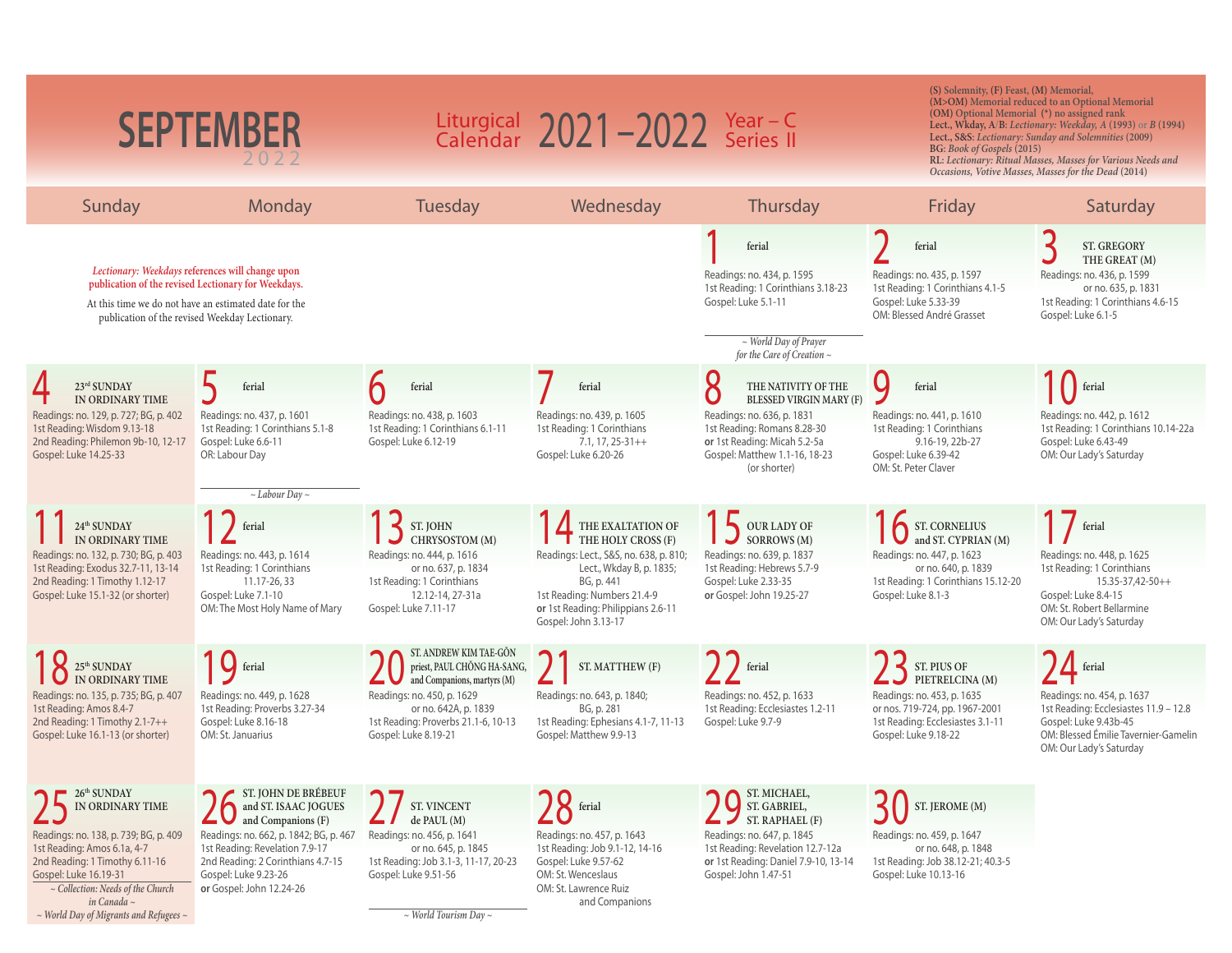| <b>OCTOBER</b>                                                                                     |                                                                                                                                                                                                                    |                                                                    | Liturgical $2021 - 2022$ Year - C<br>Calendar $2021 - 2022$ Series II |                                                                           |                                                                        | (S) Solemnity, (F) Feast, (M) Memorial,<br>(M>OM) Memorial reduced to an Optional Memorial<br>(OM) Optional Memorial (*) no assigned rank<br>Lect., Wkday, A/B: Lectionary: Weekday, A (1993) or B (1994)<br>Lect., S&S: Lectionary: Sunday and Solemnities (2009)<br>BG: Book of Gospels (2015)<br>RL: Lectionary: Ritual Masses, Masses for Various Needs and<br>Occasions, Votive Masses, Masses for the Dead (2014) |  |  |
|----------------------------------------------------------------------------------------------------|--------------------------------------------------------------------------------------------------------------------------------------------------------------------------------------------------------------------|--------------------------------------------------------------------|-----------------------------------------------------------------------|---------------------------------------------------------------------------|------------------------------------------------------------------------|-------------------------------------------------------------------------------------------------------------------------------------------------------------------------------------------------------------------------------------------------------------------------------------------------------------------------------------------------------------------------------------------------------------------------|--|--|
| Sunday                                                                                             | Monday                                                                                                                                                                                                             | <b>Tuesday</b>                                                     | Wednesday                                                             | Thursday                                                                  | Friday                                                                 | Saturday                                                                                                                                                                                                                                                                                                                                                                                                                |  |  |
|                                                                                                    | Lectionary: Weekdays references will change upon<br>publication of the revised Lectionary for Weekdays.<br>At this time we do not have an estimated date for the<br>publication of the revised Weekday Lectionary. |                                                                    |                                                                       |                                                                           |                                                                        | ST. THÉRÈSE OF<br>THE CHILD JESUS (M)<br>Readings: no. 460, p. 1649<br>or no. 649, p. 1849<br>1st Reading: Job<br>$42.1 - 3, 5 - 6, 12 - 13, 15 - 17 + +$<br>Gospel: Luke 10.17-24                                                                                                                                                                                                                                      |  |  |
| 27th SUNDAY                                                                                        | ferial                                                                                                                                                                                                             | <b>ST. FRANCIS</b>                                                 | ferial                                                                | ferial                                                                    | <b>OUR LADY</b>                                                        | 8<br>ferial                                                                                                                                                                                                                                                                                                                                                                                                             |  |  |
| IN ORDINARY TIME<br>Readings: no. 141, p. 743; BG, p. 411<br>1st Reading: Habakkuk 1.2-3; 2.2-4    | Readings: no. 461, p. 1652<br>1st Reading: Galatians 1.6-12                                                                                                                                                        | OF ASSISI (M)<br>Readings: no. 462, p. 1654<br>or no. 651, p. 1852 | Readings: no. 463, p. 1656<br>1st Reading: Galatians 2.1-2, 7-14      | Readings: no. 464, p. 1658<br>1st Reading: Galatians 3.1-5                | OF THE ROSARY (M)<br>Readings: no. 465, p. 1660<br>or no. 653, p. 1853 | Readings: no. 466, p. 1662<br>1st Reading: Galatians 3.22-29                                                                                                                                                                                                                                                                                                                                                            |  |  |
| 2nd Reading: 2 Timothy 1.6-8, 13-14<br>Gospel: Luke 17.5-10                                        | Gospel: Luke 10.25-37                                                                                                                                                                                              | 1st Reading: Galatians 1.13-24<br>Gospel: Luke 10.38-42            | Gospel: Luke 11.1-4<br>OM: St. Faustina Kowalska                      | Gospel: Luke 11.5-13<br>OM: Blessed Marie-Rose Durocher<br>OM: St. Bruno  | 1st Reading: Galatians 3.6-14++<br>Gospel: Luke 11.15-26               | Gospel: Luke 11.27-28<br>OM: Our Lady's Saturday                                                                                                                                                                                                                                                                                                                                                                        |  |  |
| 28 <sup>th</sup> SUNDAY                                                                            | <sup>f</sup> ferial                                                                                                                                                                                                | ferial                                                             | ferial                                                                | $\vert \mathbf{R} \vert$ ferial                                           | <b>I</b> ferial                                                        | ST. TERESA                                                                                                                                                                                                                                                                                                                                                                                                              |  |  |
| IN ORDINARY TIME<br>Readings: no. 144, p. 746; BG, p. 412<br>1st Reading: 2 Kings 5.14-17          | Readings: no. 467, p. 1664<br>1st Reading: Galatians                                                                                                                                                               | Readings: no. 468, p. 1666<br>1st Reading: Galatians 5.1-6         | Readings: no. 469, p. 1667<br>1st Reading: Galatians 5.18-25          | Readings: no. 470, p. 1669<br>1st Reading: Ephesians 1.1-10               | Readings: no. 471, p. 1671<br>1st Reading: Ephesians 1.11-14           | OF JESUS (M)<br>Readings: no. 472, p. 1673<br>or no. 657, p. 1853                                                                                                                                                                                                                                                                                                                                                       |  |  |
| 2nd Reading: 2 Timothy 2.8-13<br>Gospel: Luke 17.11-19                                             | $4.22 - 24$ , 26-27, 31 - 5.1<br>Gospel: Luke 11.29-32<br>OR: Thanksgiving Day                                                                                                                                     | Gospel: Luke 11.37-41<br>OM: St. John XXIII                        | Gospel: Luke 11.42-46                                                 | Gospel: Luke 11.47-54                                                     | Gospel: Luke 12.1-7<br>OM: St. Callistus I                             | 1st Reading: Ephesians 1.15-23<br>Gospel: Luke 12.8-12                                                                                                                                                                                                                                                                                                                                                                  |  |  |
|                                                                                                    | $\sim$ Thanksgiving Day $\sim$                                                                                                                                                                                     |                                                                    |                                                                       |                                                                           |                                                                        |                                                                                                                                                                                                                                                                                                                                                                                                                         |  |  |
| <sup>29th</sup> SUNDAY<br>IN ORDINARY TIME                                                         | <b>ST. IGNATIUS</b><br>OF ANTIOCH (M)                                                                                                                                                                              | ST. LUKE (F)                                                       | <b>IQ</b> ferial                                                      | ferial                                                                    | ferial                                                                 | ferial                                                                                                                                                                                                                                                                                                                                                                                                                  |  |  |
| Readings: no. 147, p. 749; BG, p. 413<br>1st Reading: Exodus 17.8-13                               | Readings: no. 473, p. 1675<br>or no. 660, p. 1857                                                                                                                                                                  | Readings: no. 661, p. 1859;<br>BG, p. 534                          | Readings: no. 475, p. 1679<br>1st Reading: Ephesians 3.1-12++         | Readings: no. 476, p. 1682<br>1st Reading: Ephesians 3.13-21++            | Readings: no. 477, p. 1684<br>1st Reading: Ephesians 4.1-6             | Readings: no. 478, p. 1686; 1st Reading:<br>Ephesians 4.7-16; Gospel: Luke 13.1-9;                                                                                                                                                                                                                                                                                                                                      |  |  |
| 2nd Reading: $2$ Timothy $3.14 - 4.2$<br>Gospel: Luke 18.1-8<br>$\sim$ World Food Day $\sim$       | 1st Reading: Ephesians 2.1-10<br>Gospel: Luke 12.13-21                                                                                                                                                             | 1st Reading: 2 Timothy 4.9-17a<br>Gospel: Luke 10.1-9              | Gospel: Luke 12.39-48<br>OM: St. Paul of the Cross                    | Gospel: Luke 12.49-53<br>OM: St. Hedwig<br>OM: St. Margaret Mary Alacoque | Gospel: Luke 12.54-59                                                  | OM: St. John Paul II OR: (Solemnity),<br>Anniversary of the Dedication of<br>Consecrated Churches whose date of<br>consecration is unknown<br>OM: Our Lady's Saturday                                                                                                                                                                                                                                                   |  |  |
| $30^{\rm th}\,\rm SUNDAY$                                                                          | $24$ ferial                                                                                                                                                                                                        | $75$ ferial                                                        | $\sum$ ferial                                                         | ferial                                                                    | ST. SIMON                                                              | $70$ ferial                                                                                                                                                                                                                                                                                                                                                                                                             |  |  |
| IN ORDINARY TIME<br>Readings: no. 150, p. 752; BG, p. 414                                          | Readings: no. 479, p. 1689                                                                                                                                                                                         | Readings: no. 480, p. 1691                                         | Readings: no. 481, p. 1693                                            | Readings: no. 482, p. 1695                                                | and ST. JUDE (F)<br>Readings: no. 666, p. 1862                         | Readings: no. 484, p. 1699                                                                                                                                                                                                                                                                                                                                                                                              |  |  |
| 1st Reading: Sirach 35.15-17, 20-22<br>2nd Reading: 2 Timothy 4.6-8, 16-18<br>Gospel: Luke 18.9-14 | 1st Reading: Ephesians 4.32 - 5.8<br>Gospel: Luke 13.10-17<br>OM: St. Anthony Mary Claret                                                                                                                          | 1st Reading: Ephesians 5.21-33<br>Gospel: Luke 13.18-21            | 1st Reading: Ephesians 6.1-9<br>Gospel: Luke 13.22-30                 | 1st Reading: Ephesians 6.10-20<br>Gospel: Luke 13.31-35                   | 1st Reading: Ephesians 2.19-22<br>Gospel: Luke 6.12-19                 | 1st Reading: Philippians 1.18b-26<br>Gospel: Luke 14.1, 7-11<br>OM: Our Lady's Saturday                                                                                                                                                                                                                                                                                                                                 |  |  |

*~ World Mission Sunday ~*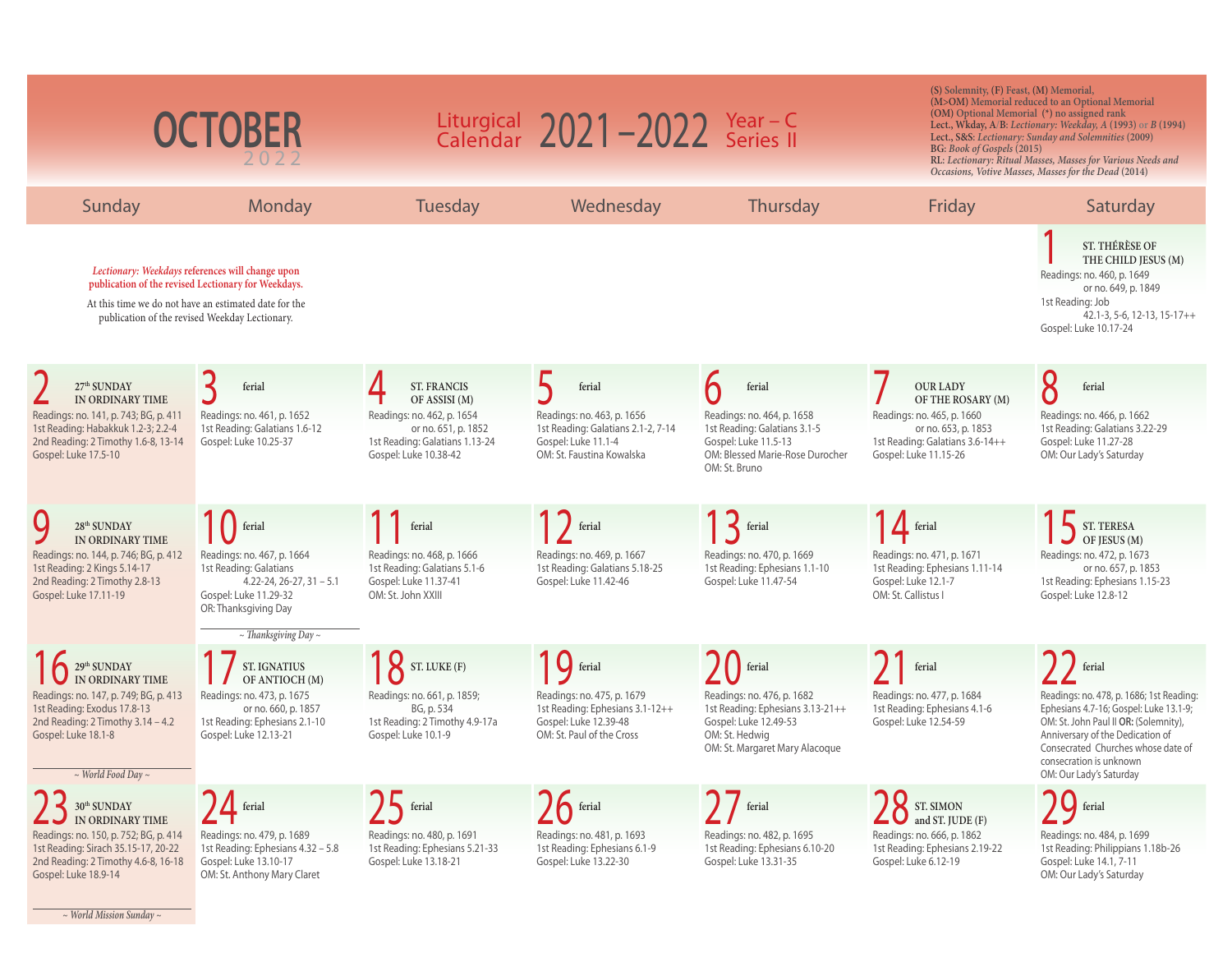| <b>NOVEMBER</b>                                                                                                                                                                                                                                                              |                                                                                                                                                                                        |                                                                                                                                                                       | Liturgical $2021 - 2022$ Year - C<br>Calendar $2021 - 2022$ Series II                                                                                                                                                                                                                                                                                                  |                                                                                                                                                                                                 | (S) Solemnity, (F) Feast, (M) Memorial,<br>(OM) Optional Memorial (*) no assigned rank<br>BG: Book of Gospels (2015)                                                                               | (M>OM) Memorial reduced to an Optional Memorial<br>Lect., Wkday, A/B: Lectionary: Weekday, A (1993) or B (1994)<br>Lect., S&S: Lectionary: Sunday and Solemnities (2009)<br>RL: Lectionary: Ritual Masses, Masses for Various Needs and<br>Occasions, Votive Masses, Masses for the Dead (2014) |
|------------------------------------------------------------------------------------------------------------------------------------------------------------------------------------------------------------------------------------------------------------------------------|----------------------------------------------------------------------------------------------------------------------------------------------------------------------------------------|-----------------------------------------------------------------------------------------------------------------------------------------------------------------------|------------------------------------------------------------------------------------------------------------------------------------------------------------------------------------------------------------------------------------------------------------------------------------------------------------------------------------------------------------------------|-------------------------------------------------------------------------------------------------------------------------------------------------------------------------------------------------|----------------------------------------------------------------------------------------------------------------------------------------------------------------------------------------------------|-------------------------------------------------------------------------------------------------------------------------------------------------------------------------------------------------------------------------------------------------------------------------------------------------|
| Sunday                                                                                                                                                                                                                                                                       | Monday                                                                                                                                                                                 | Tuesday                                                                                                                                                               | Wednesday                                                                                                                                                                                                                                                                                                                                                              | Thursday                                                                                                                                                                                        | Friday                                                                                                                                                                                             | Saturday                                                                                                                                                                                                                                                                                        |
| <b>OCTOBER</b><br>31 <sup>st</sup> SUNDAY<br>IN ORDINARY TIME<br>Readings: no. 153, p. 755; BG, p. 415<br>1st Reading: Wisdom 11.22 - 12.2<br>2nd Reading: 2 Thessalonians<br>$1.11 - 2.2$<br>Gospel: Luke 19.1-10                                                           | <b>OCTOBER</b><br>ferial<br>Readings: no. 485, p. 1702<br>1st Reading: Philippians 2.1-4<br>Gospel: Luke 14.12-14                                                                      | ALL SAINTS (S)<br>Readings: Lect., S&S, no. 667, p. 813;<br>BG, p. 442<br>1st Reading: Revelation 7.2-4, 9-14<br>2nd Reading: 1 John 3.1-3<br>Gospel: Matthew 5.1-12a | <b>COMMEMORATION OF</b><br>ALL THE FAITHFUL DE-<br>PARTED (*) All Souls' Day<br>A number of readings are available<br>for use today - Lect., S&S: no. 668,<br>pp. 816-826; Lect., Wkday B: no. 668,<br>pp. 1867-1869; Lect., Ritual: nos. 1011-<br>1016, pp. 834-880; Book of Gospels:<br>no. 668, pp. 429 and 443 and no. 1016,<br>pp. 815-831. See Ordo for details. | ferial<br>Readings: no. 488, p. 1708<br>1st Reading: Philippians 3.3-8a++<br>Gospel: Luke 15.1-10<br>OM: St. Martin de Porres                                                                   | <b>ST. CHARLES</b><br><b>BORROMEO</b> (M)<br>Readings: no. 489, p. 1710<br>or no. 670, p. 1869<br>1st Reading: Philippians 3.17-21; 4.1<br>Gospel: Luke 16.1-8                                     | ferial<br>Readings: no. 490, p. 1712<br>1st Reading: Philippians 4.10-19<br>Gospel: Luke 16.9-15<br>OM: Our Lady's Saturday                                                                                                                                                                     |
| 32 <sup>nd</sup> SUNDAY<br>IN ORDINARY TIME<br>Readings: no. 156, p. 758; BG, p. 416<br>1st Reading: 2 Maccabees<br>$7.1 - 2, 7, 9 - 14 + +$<br>2nd Reading: 2 Thessalonians<br>$2.16 - 3.5$<br>Gospel: Luke 20.27-38 (longer)<br>or 20.27, 34-38 (shorter)                  | ferial<br>Readings: no. 491, p. 1715<br>1st Reading: Titus 1.1-9<br>Gospel: Luke 17.1-6                                                                                                | 0<br>ferial<br>Readings: no. 492, p. 1717<br>1st Reading: Titus 2.1-8, 11-14<br>Gospel: Luke 17.7-10                                                                  | THE DEDICATION<br>Q<br>OF THE<br><b>LATERAN BASILICA (F)</b><br>Readings: Lect., S&S, no. 671, p. 827;<br>Lect., WKday B, p. 1870;<br>BG, p. 444<br>1st Reading: Ezekiel 47.1-2, 8-9, 12<br>or 1st Reading:<br>1 Corinthians 3.9b-11, 16-17<br>Gospel: John 2.13-22                                                                                                    | $\left\{ \quad \right\}$ ST. LEO THE GREAT $(M)$<br>Readings: no. 494, p. 1721<br>or no. 672, p. 1873<br>1st Reading: Philemon 7-20<br>Gospel: Luke 17.20-25                                    | <b>ST. MARTIN</b><br>OF TOURS (M)<br>Readings: no. 495, p. 1723<br>or no. 673, p. 1873<br>1st Reading: 2 John 4-9<br>Gospel: Luke 17.26-37<br>OR: Remembrance Day<br>$\sim$ Remembrance Day $\sim$ | ST. JOSAPHAT (M)<br>Readings: no. 496, p. 1726<br>or 674, p. 1873<br>1st Reading: 3 John 5-8<br>Gospel: Luke 18.1-8                                                                                                                                                                             |
| 33rd SUNDAY<br>IN ORDINARY TIME<br>Readings: no. 159, p. 762; BG, p. 419<br>1st Reading: Malachi 4.1-2<br>2nd Reading: 2 Thessalonians 3.7-12<br>Gospel: Luke 21.5-19                                                                                                        | $\frac{1}{\sqrt{2}}$ ferial<br>Readings: no. 497, p. 1728<br>1st Reading: Revelation 1.1-4; 2.1-5a<br>Gospel: Luke 18.35-43                                                            | ferial<br>Readings: no. 498, p. 1730<br>1st Reading: Revelation 3.1-6, 14-22<br>Gospel: Luke 19.1-10<br>OM: St. Albert the Great                                      | $\bigcap$ ferial<br>Readings: no. 499, p. 1733<br>1st Reading: Revelation 4.1-11<br>Gospel: Luke 19.11-28<br>OM: St. Margaret of Scotland<br>OM: St. Gertrude                                                                                                                                                                                                          | ST. ELIZABETH<br>OF HUNGARY (M)<br>Readings: no. 500, p. 1736<br>or no. 678, p. 1874<br>1st Reading: Revelation 5.1-10<br>Gospel: Luke 19.41-44                                                 | <b>X</b> ferial<br>Readings: no. 501, p. 1739<br>1st Reading: Revelation 10.8-11<br>Gospel: Luke 19.45-48<br>OM: The Dedication of the Basilicas<br>of Sts. Peter and Paul                         | G ferial<br>Readings: no. 502, p. 1740<br>1st Reading: Revelation 11.4-12<br>Gospel: Luke 20.27-40<br>OM: Our Lady's Saturday                                                                                                                                                                   |
| $\sim$ World Day of the Poor $\sim$<br><b>OUR LORD JESUS CHRIST,</b><br>KING OF THE UNIVERSE<br>34 <sup>th</sup> Sunday in Ordinary Time<br>Readings: no. 162, p. 765; BG, p. 421<br>1st Reading: 2 Samuel 5.1-3<br>2nd Reading: Colossians 1.12-20<br>Gospel: Luke 23.35-43 | THE PRESENTATION<br>$\bigcap$<br>OF THE BLESSED<br>VIRGIN MARY (M)<br>Readings: no. 503, p. 1743<br>or no. 680, p. 1876<br>1st Reading: Revelation 14.1-3, 4b-5<br>Gospel: Luke 21.1-4 | ST. CECILIA (M)<br>Readings: no. 504, p. 1744<br>or no. 681, p. 1876<br>1st Reading: Revelation 14.14-19<br>Gospel: Luke 21.5-11                                      | $\left\{\right.$ ferial<br>Readings: no. 505, p. 1747<br>1st Reading: Revelation 15.1-4<br>Gospel: Luke 21.12-19<br>OM: St. Clement I<br>OM: St. Columban                                                                                                                                                                                                              | ST. ANDREW DÚNG-LẠC<br>$\blacksquare$ and Companions (M)<br>Readings: no. 506, p. 1749<br>or no. 683A, p. 1877<br>1st Reading: Revelation<br>18.1-2, 21-23, 19.1-3, 9a<br>Gospel: Luke 21.20-28 | $\sum$ ferial<br>Readings: no. 507, p. 1752<br>1st Reading: Revelation<br>20.1-4, 11-15; 21.1-2<br>Gospel: Luke 21.29-33<br>OM: St. Catherine of Alexandria                                        | $\sum$ ferial<br>Readings: no. 508, p. 1754<br>1st Reading: Revelation 22.1-7<br>Gospel: Luke 21.34-36<br>OM: Our Lady's Saturday                                                                                                                                                               |

*~ World Day of Youth ~*

*Lectionary: Weekdays* **references will change upon publication of the revised Lectionary for Weekdays.**

At this time we do not have an estimated date for the publication of the revised Weekday Lectionary.